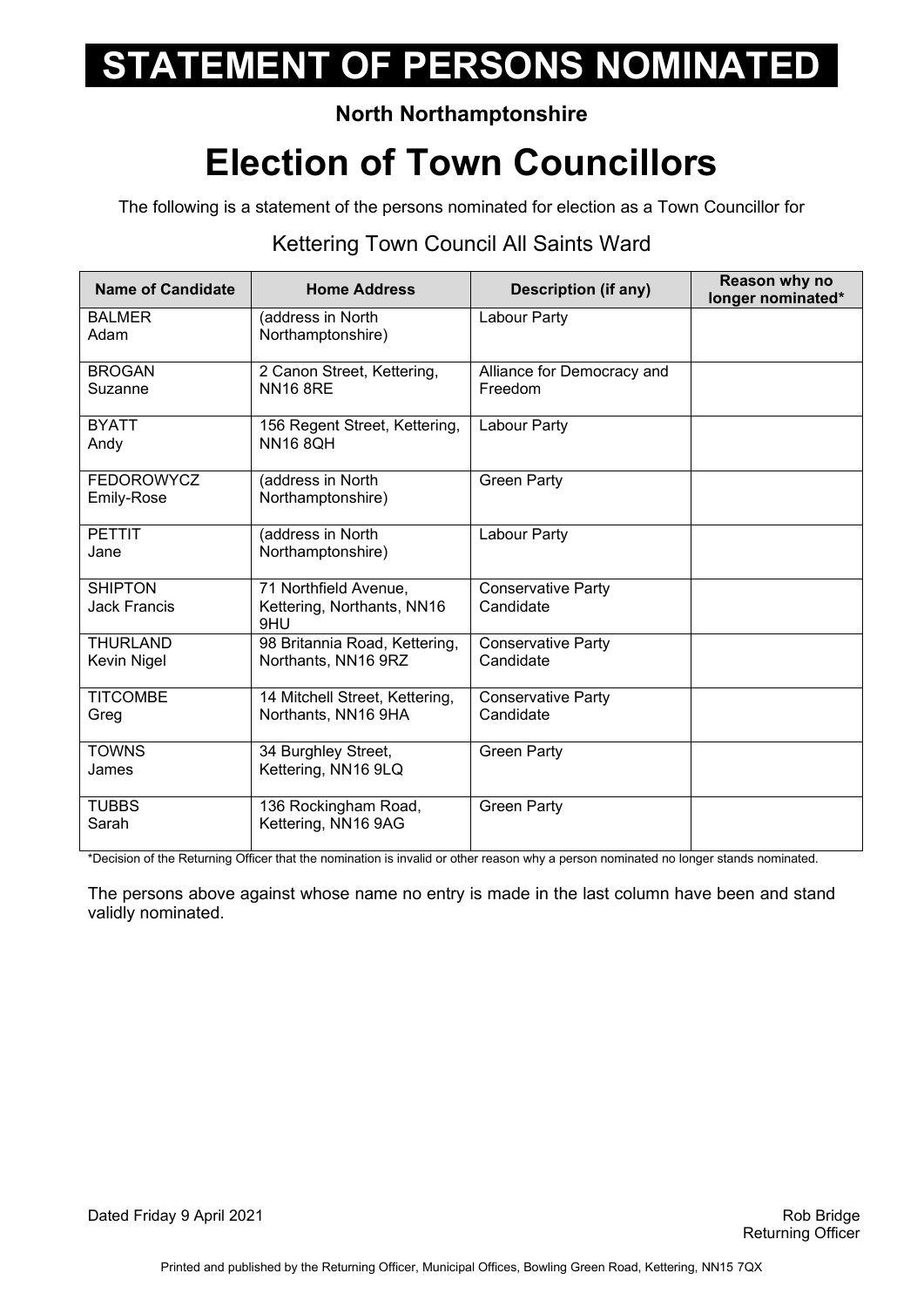### **North Northamptonshire**

## **Election of Town Councillors**

The following is a statement of the persons nominated for election as a Town Councillor for

### Kettering Town Council Brambleside Ward

| <b>Name of Candidate</b>       | <b>Home Address</b>                                  | Description (if any)                   | Reason why no<br>longer nominated* |
|--------------------------------|------------------------------------------------------|----------------------------------------|------------------------------------|
| <b>DAVIES</b><br>Ash           | 25 The Gables, Kettering,<br><b>NN157JW</b>          | Conservative Party<br>Candidate        |                                    |
| DELL<br><b>Dez</b>             | 38 Waverley Road, Kettering,<br><b>NN15 6NT</b>      | <b>Green Party</b>                     |                                    |
| <b>FARROW</b><br>Keiron        | 61 Malham Drive, Kettering,<br><b>NN16 9FS</b>       | <b>Green Party</b>                     |                                    |
| <b>HILLING</b><br>Derek        | 23 Larkwood Close,<br>Kettering, NN16 9NQ            | Independent                            |                                    |
| <b>THURLAND</b><br>Lesley Anne | 98 Britannia Road, Kettering,<br>Northants, NN16 9RZ | <b>Conservative Party</b><br>Candidate |                                    |

\*Decision of the Returning Officer that the nomination is invalid or other reason why a person nominated no longer stands nominated.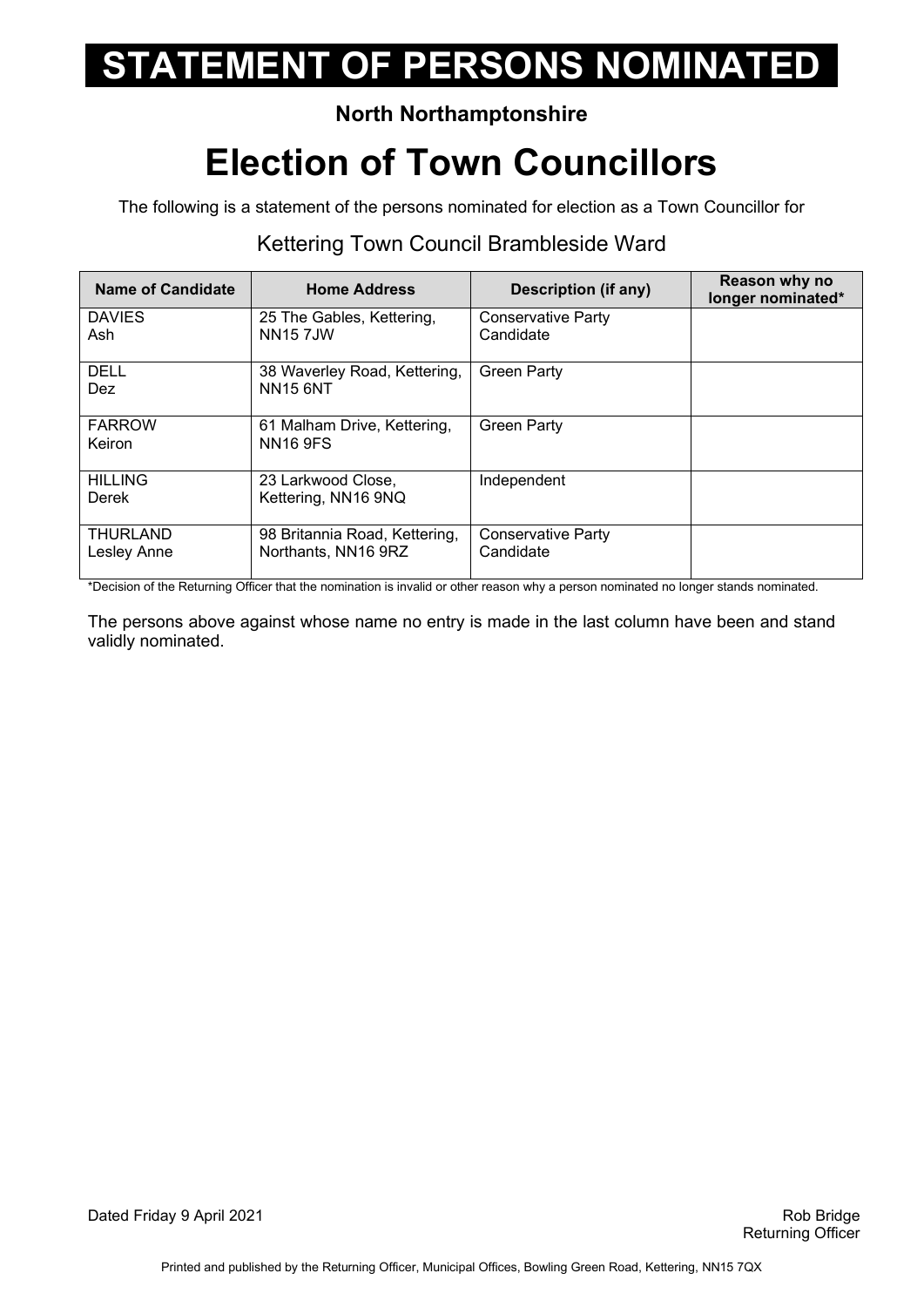#### **North Northamptonshire**

## **Election of Town Councillors**

The following is a statement of the persons nominated for election as a Town Councillor for

#### Kettering Town Council, Ise Lodge Ward

| <b>Name of Candidate</b>                        | <b>Home Address</b>                                                     | <b>Description (if any)</b>            | Reason why no<br>longer nominated* |
|-------------------------------------------------|-------------------------------------------------------------------------|----------------------------------------|------------------------------------|
| <b>BUNDAY</b>                                   | 14 St Cecilia's Close,                                                  | <b>Conservative Party</b>              |                                    |
| LLoyd                                           | Kettering, Northants, NN15<br>5HX                                       | Candidate                              |                                    |
| <b>DUTTON</b><br><b>Andrew Rivers</b><br>George | 10 Beardsley Gardens,<br>Barton Seagrave, Kettering,<br><b>NN15 5UB</b> | Liberal Democrat                       |                                    |
| <b>EVELYN</b><br>Alexander Jordan               | 60 Sydney Street, Kettering,<br><b>NN16 0HZ</b>                         | <b>Conservative Party</b><br>Candidate |                                    |
| <b>FEDOROWYCZ</b><br>Marnie                     | (address in North<br>Northamptonshire)                                  | <b>Green Party</b>                     |                                    |
| <b>MCCRAITH</b><br>Brenda Mary                  | 6 Bright Trees Road,<br>Geddington, NN14 1BS                            | Labour Party                           |                                    |
| <b>SHARMAN</b><br>Tim                           | 3 Woodford Close, Barton<br>Seagrave, Kettering, NN15<br>6UL            | Labour Party                           |                                    |
| <b>SKINNER</b>                                  | 15 Gough Close, Kettering,                                              | <b>Conservative Party</b>              |                                    |
| Craig                                           | Northants, NN15 5BE                                                     | Candidate                              |                                    |
| <b>THORLEY</b><br>Julia                         | 86 Britannia Road, Kettering,<br><b>NN16 9RY</b>                        | <b>Green Party</b>                     |                                    |

\*Decision of the Returning Officer that the nomination is invalid or other reason why a person nominated no longer stands nominated.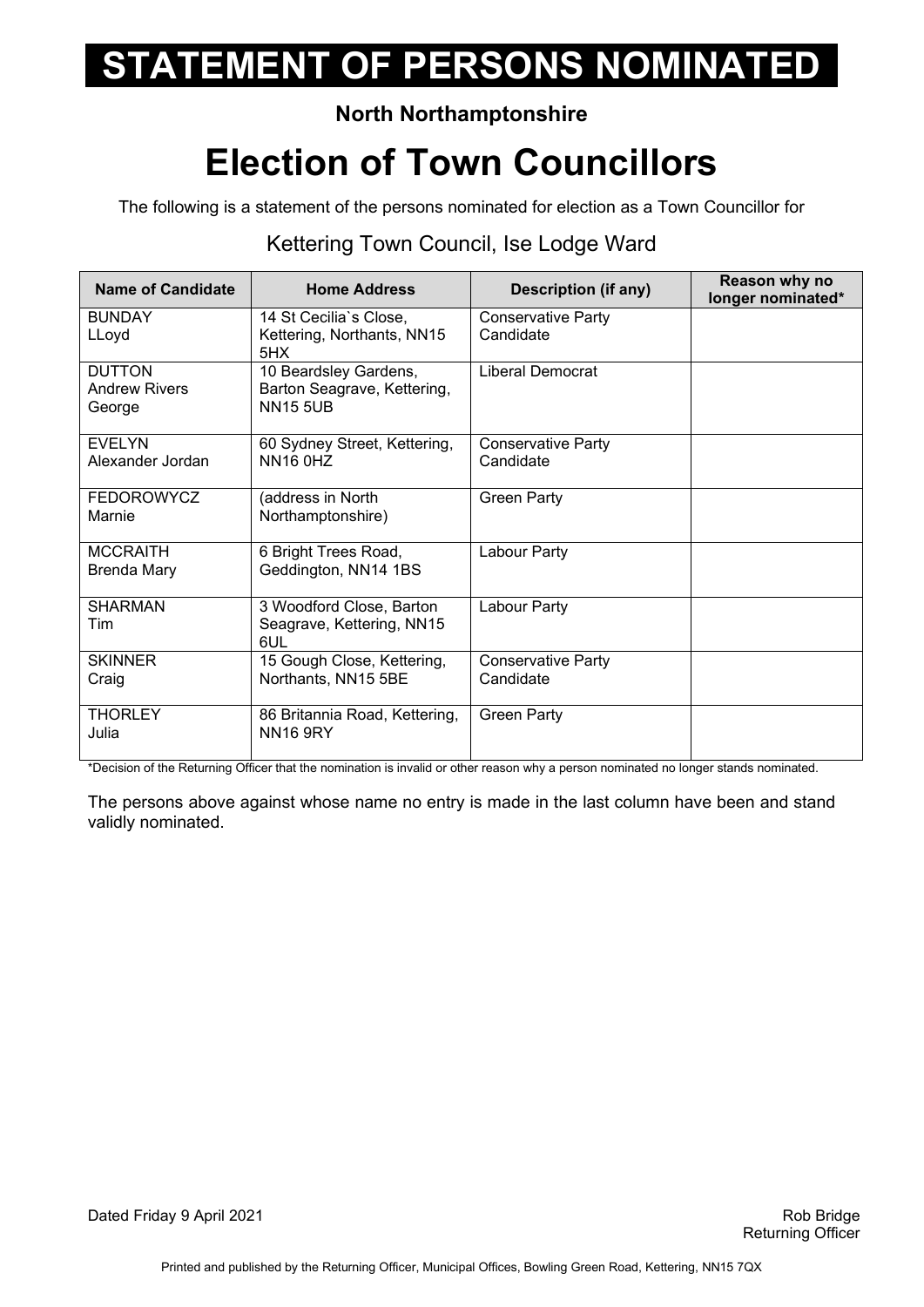### **North Northamptonshire**

## **Election of a Town Councillor**

The following is a statement of the persons nominated for election as a Town Councillor for

### Kettering Town Council, Northfield Ward

| <b>Name of Candidate</b>       | <b>Home Address</b>                                | Description (if any)                   | Reason why no<br>longer nominated* |
|--------------------------------|----------------------------------------------------|----------------------------------------|------------------------------------|
| <b>JELLEY</b><br>lan Frederick | 1 Magellan Close, Rothwell,<br>Northants, NN14 6TL | <b>Conservative Party</b><br>Candidate |                                    |
| <b>WRIGHT</b><br>Bev           | 19 Oxford Street, Kettering,<br><b>NN16 8EQ</b>    | Labour Party                           |                                    |

\*Decision of the Returning Officer that the nomination is invalid or other reason why a person nominated no longer stands nominated.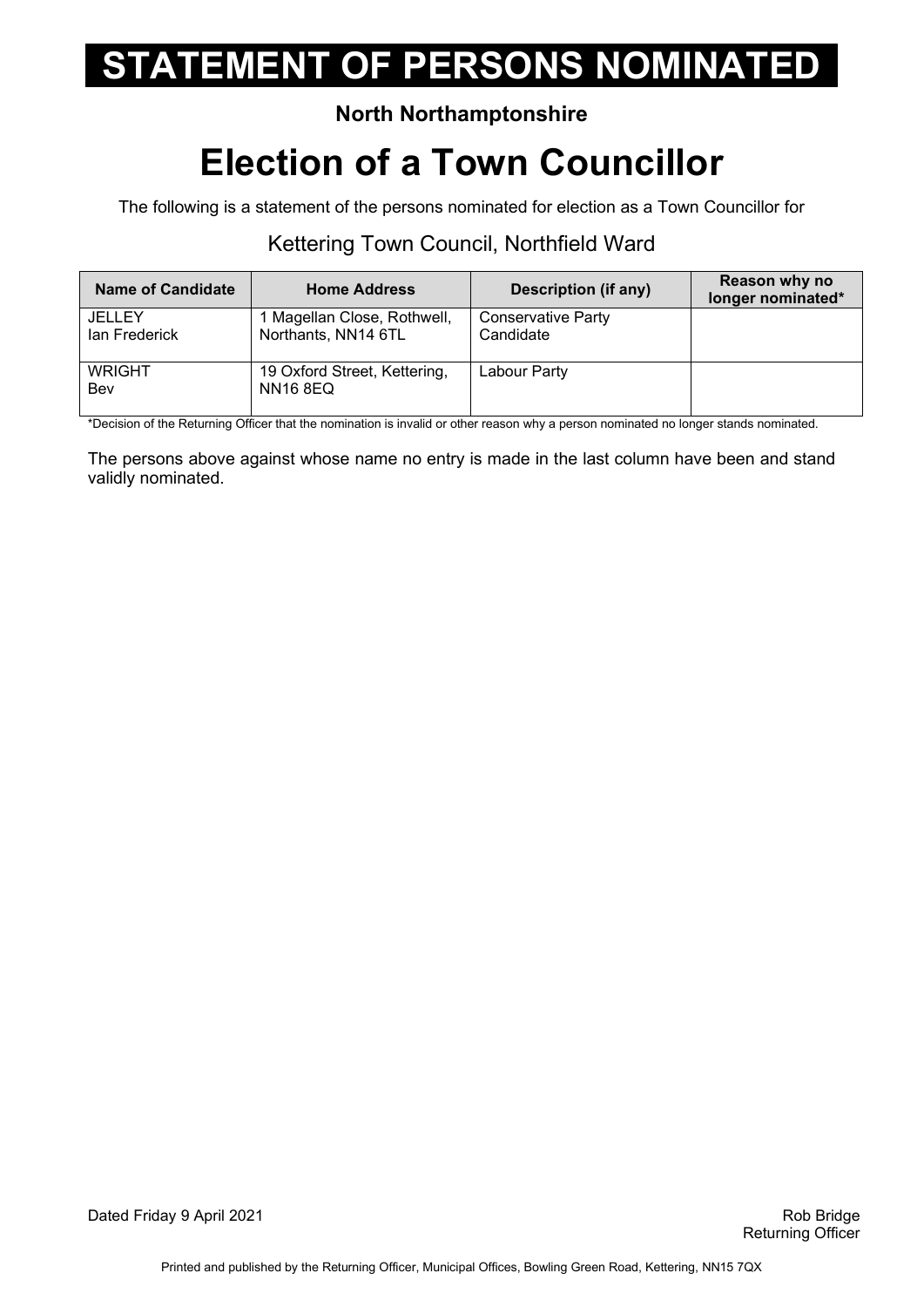### **North Northamptonshire**

## **Election of Town Councillors**

The following is a statement of the persons nominated for election as a Town Councillor for

#### Kettering Town Council, Pipers Hill Ward

| <b>Name of Candidate</b>     | <b>Home Address</b>                                             | <b>Description (if any)</b>            | Reason why no<br>longer nominated* |
|------------------------------|-----------------------------------------------------------------|----------------------------------------|------------------------------------|
| <b>BINLEY</b><br>Glenn       | (address in North<br>Northamptonshire)                          | Independent                            |                                    |
| <b>CARTER</b><br>Robin John  | 73 Centre Parade, Kettering,<br>Northants, NN16 9TN             | <b>Conservative Party</b><br>Candidate |                                    |
| <b>GOSLIGA</b><br>Mel        | (address in North<br>Northamptonshire)                          | Liberal Democrat                       |                                    |
| <b>LEE</b><br>Anne Marie B   | 4 Pipers Hill Road, Kettering,<br><b>NN157NH</b>                | Labour Party                           |                                    |
| <b>PATEL</b><br>Kyle         | 46 Pipers Hill Road,<br>Kettering, NN15 7NH                     | Labour Party                           |                                    |
| <b>ROWLEY</b><br>Mark Edward | 14 Grange Road,<br>Geddington,<br>Northamptonshire, NN14<br>1AL | <b>Conservative Party</b><br>Candidate |                                    |
| <b>STOKES</b><br>Simon       | 22 Poplar Road, Kettering,<br><b>NN16 8LZ</b>                   | <b>Green Party</b>                     |                                    |

\*Decision of the Returning Officer that the nomination is invalid or other reason why a person nominated no longer stands nominated.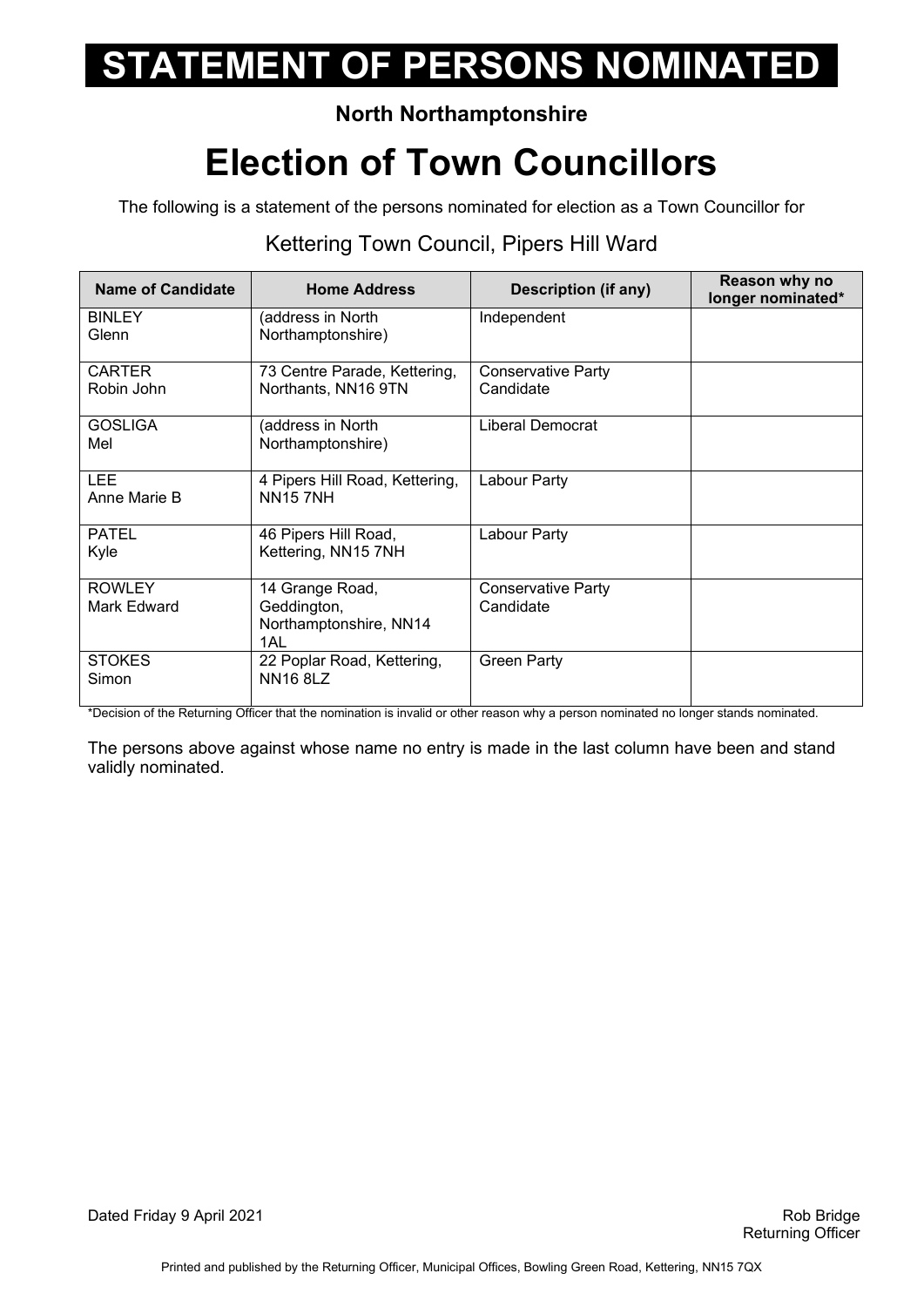#### **North Northamptonshire**

## **Election of Town Councillors**

The following is a statement of the persons nominated for election as a Town Councillor for

### Kettering Town Council, St Michaels & Wicksteed Ward

| <b>Name of Candidate</b>               | <b>Home Address</b>                                                    | <b>Description (if any)</b>            | Reason why no<br>longer nominated* |
|----------------------------------------|------------------------------------------------------------------------|----------------------------------------|------------------------------------|
| ABURAMADAN<br>Jehad Soliman            | 246 London Road, Kettering,<br><b>NN15 6DU</b>                         | <b>Reform UK</b>                       |                                    |
| <b>DON</b><br>Maggie                   | 1 Acorn Park, Cranford<br>Road, Burton Latimer,<br>Northants, NN15 5YR | Labour Party                           |                                    |
| <b>EDWARDS</b><br>Eve Elizabeth        | 61 Stratfield Way, Kettering,<br>Northants, NN15 6GS                   | <b>Conservative Party</b><br>Candidate |                                    |
| <b>EDWARDS</b><br><b>Scott Anthony</b> | 61 Stratfield Way, Kettering,<br>Northants, NN15 6GS                   | <b>Conservative Party</b><br>Candidate |                                    |
| <b>FOLGA</b><br>Aleksander             | 24 Highfield Rd, Kettering,<br><b>NN15 6HS</b>                         | Labour Party                           |                                    |
| <b>MARSHALL</b><br>Geoff               | (address in North<br>Northamptonshire)                                 | Labour Party                           |                                    |
| <b>MCGLYNN</b><br>Chris                | 54 Martin Road, Kettering,<br>Northamptonshire, NN15<br>6HF            | <b>Liberal Democrat</b>                |                                    |
| <b>MCGLYNN</b><br>Kim Siobhan          | 36 The Oval, Kettering,<br><b>NN15 6AY</b>                             | <b>Liberal Democrat</b>                |                                    |
| <b>PATON</b><br>Melissa Jean           | 37 Highfield Road, Kettering,<br>Northamptonshire, NN15<br>6HT         | <b>Conservative Party</b><br>Candidate |                                    |
| <b>WILDMAN</b><br>Jamie                | (address in North<br>Northamptonshire)                                 | <b>Green Party</b>                     |                                    |

\*Decision of the Returning Officer that the nomination is invalid or other reason why a person nominated no longer stands nominated.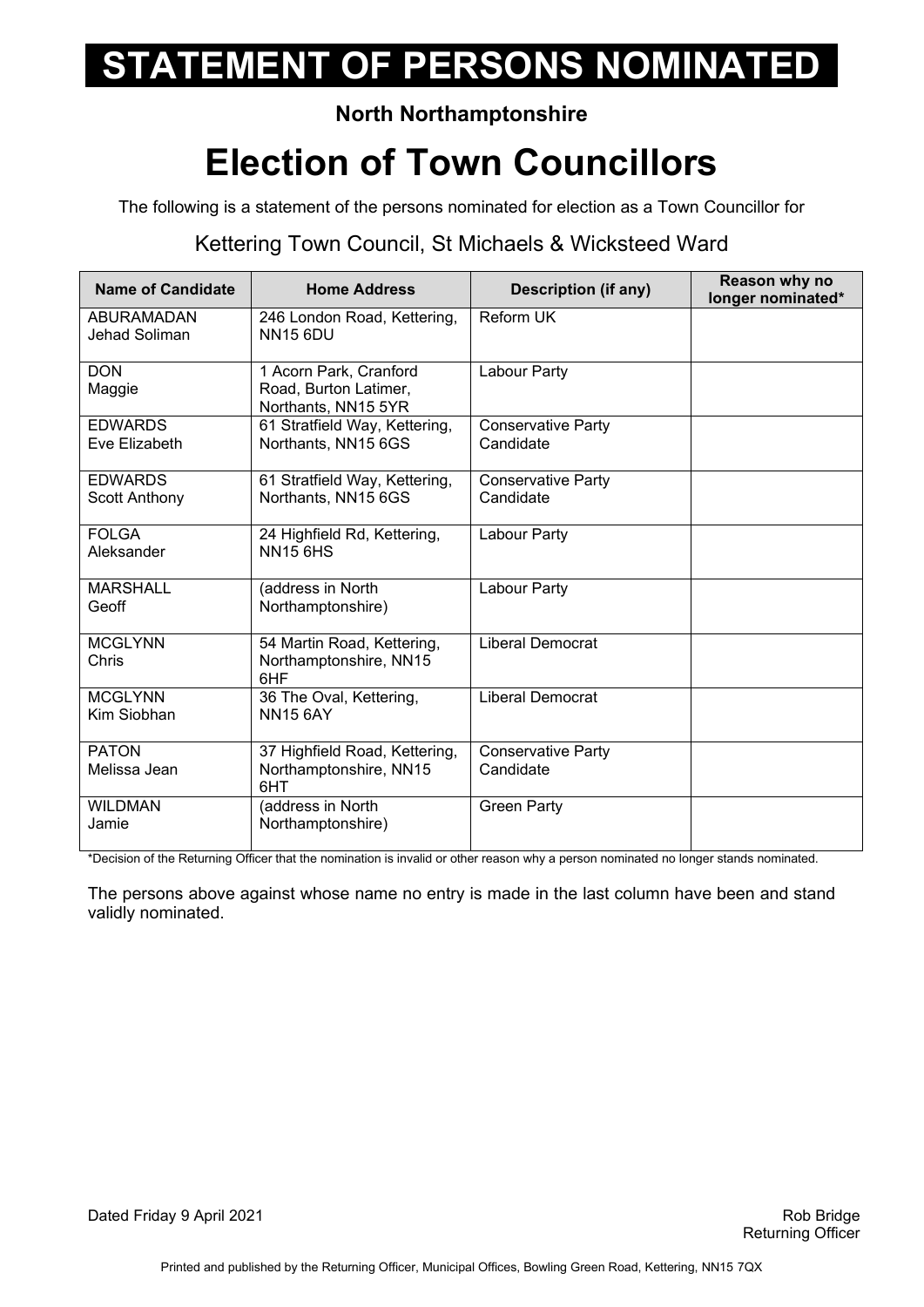### **North Northamptonshire**

## **Election of Town Councillors**

The following is a statement of the persons nominated for election as a Town Councillor for

#### Kettering Town Council, St Peters Ward

| <b>Name of Candidate</b>         | <b>Home Address</b>                                | <b>Description (if any)</b>     | Reason why no<br>longer nominated* |
|----------------------------------|----------------------------------------------------|---------------------------------|------------------------------------|
| <b>COOP</b><br>Geri              | (address in North<br>Northamptonshire)             | <b>Green Party</b>              |                                    |
| <b>KULARATNAM</b><br>Alex Vinoth | (address in North<br>Northamptonshire)             | Labour Party                    |                                    |
| <b>PADWICK</b><br>John David     | 24 West Street, Geddington,<br>Northants, NN14 1BD | Labour Party                    |                                    |
| <b>PANDEY</b><br>Anup Kumar      | 10 Gillingham Road,<br>Kettering, NN15 7RA         | Conservative Party<br>Candidate |                                    |
| <b>YORK</b><br>Martyn Peter      | (address in North<br>Northamptonshire)             | Conservative Party<br>Candidate |                                    |

\*Decision of the Returning Officer that the nomination is invalid or other reason why a person nominated no longer stands nominated.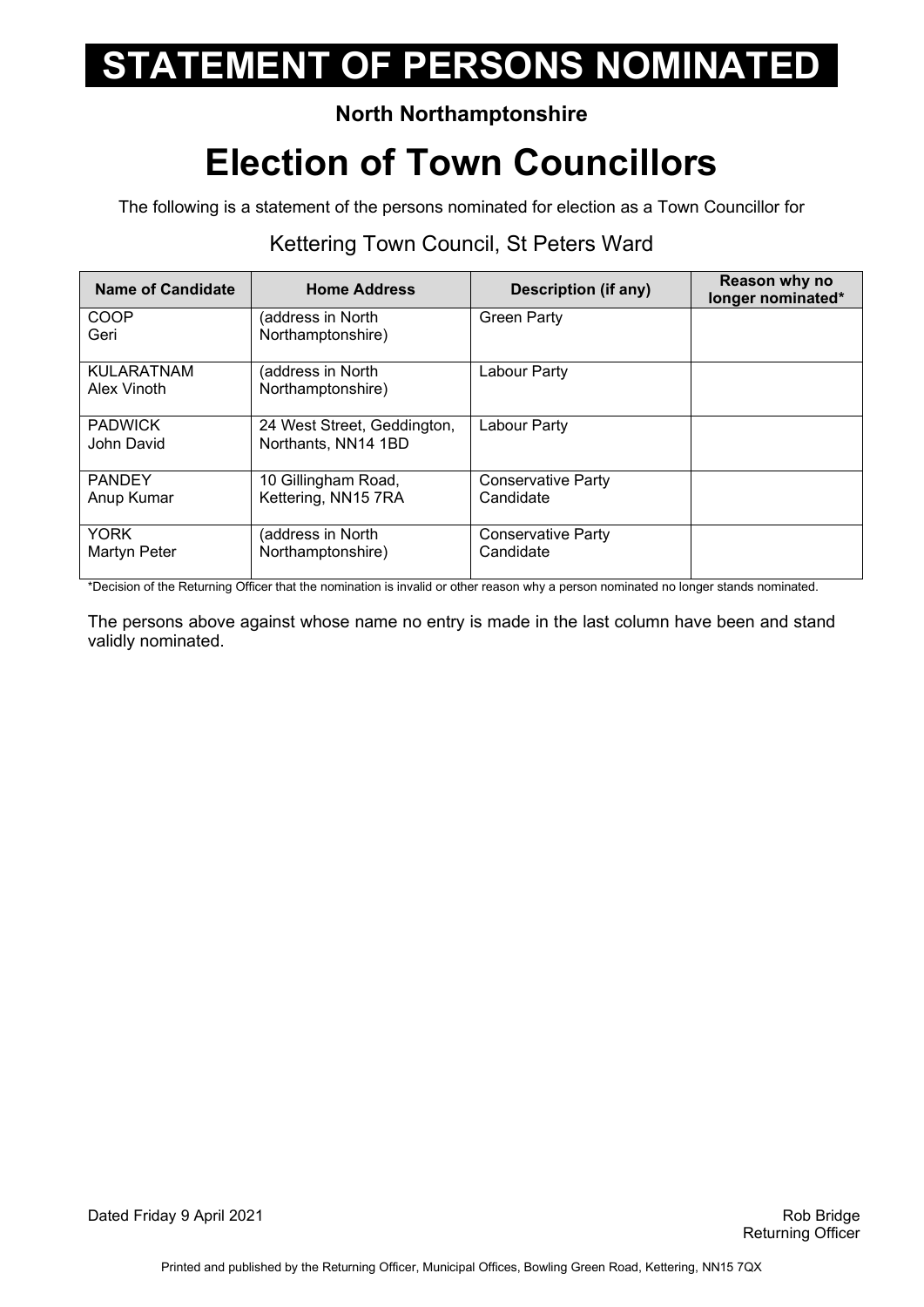### **North Northamptonshire**

## **Election of Town Councillors**

The following is a statement of the persons nominated for election as a Town Councillor for

### Kettering Town Council, William Knibb Ward

| Name of Candidate                | <b>Home Address</b>                                                       | <b>Description (if any)</b>     | Reason why no<br>longer nominated* |
|----------------------------------|---------------------------------------------------------------------------|---------------------------------|------------------------------------|
| <b>KULARATNAM</b><br>Axel        | (address in North<br>Northamptonshire)                                    | Labour Party                    |                                    |
| <b>PERRETT</b><br>Daniel         | 37 Foster Way, Kettering,<br><b>NN157FA</b>                               | Conservative Party<br>Candidate |                                    |
| <b>SILVER</b><br>Stephen Michael | 19 Printers Yard, Kettering,<br>Northamptonshire, NN16<br>0 <sub>DN</sub> | Liberal Democrat                |                                    |
| <b>WATTS</b><br>Keli Ryan        | 31 William St, Kettering,<br><b>NN16 9RS</b>                              | Labour Party                    |                                    |

\*Decision of the Returning Officer that the nomination is invalid or other reason why a person nominated no longer stands nominated.

The persons above against whose name no entry is made in the last column have been and stand validly nominated.

Dated Friday 9 April 2021 **Rob Bridge** Bridge **Rob Bridge** Bridge Bridge Bridge Bridge Bridge Bridge Bridge Bridge Bridge Bridge Bridge Bridge Bridge Bridge Bridge Bridge Bridge Bridge Bridge Bridge Bridge Bridge Bridge Br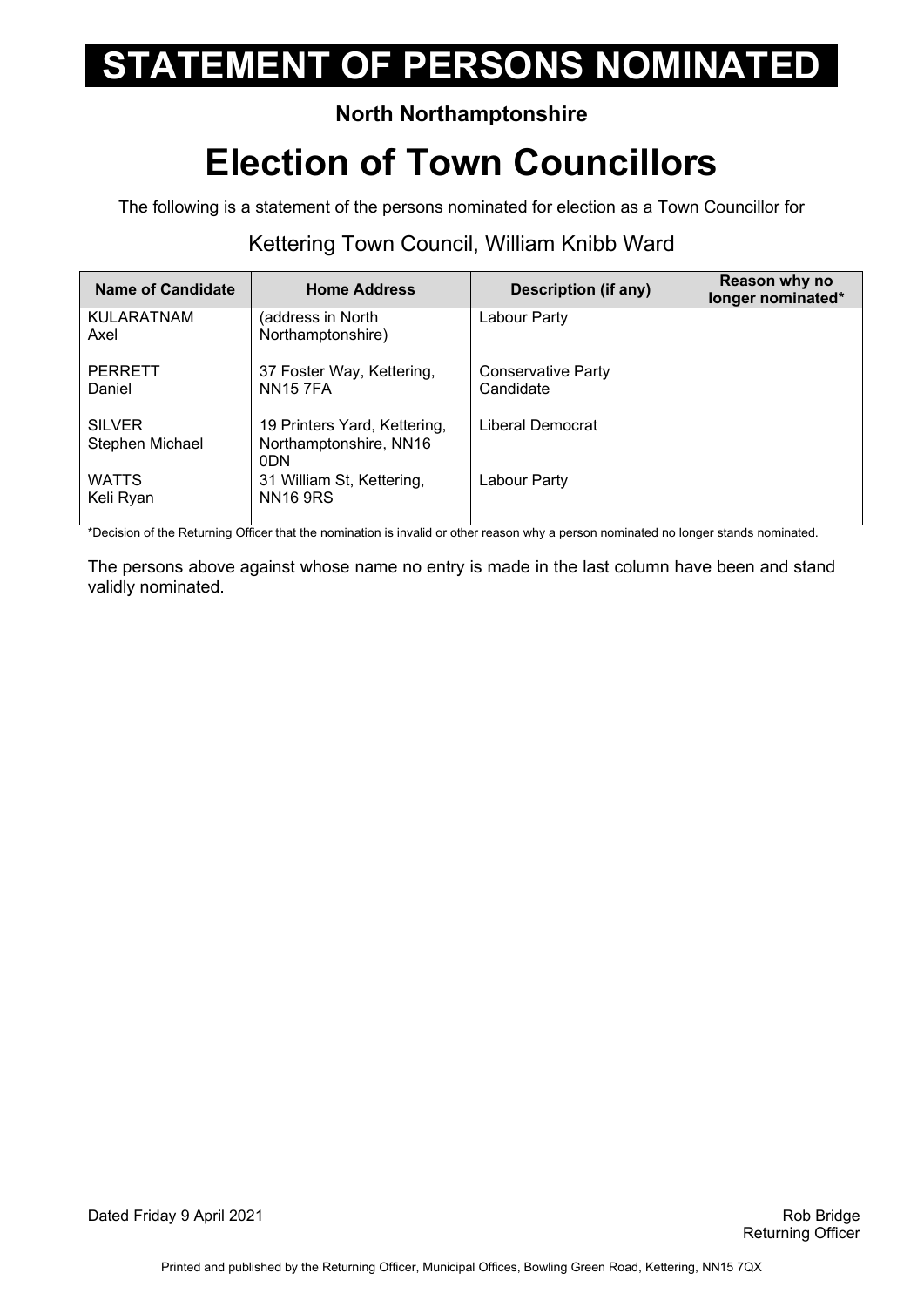### **North Northamptonshire**

## **Election of Parish Councillors**

The following is a statement of the persons nominated for election as a Parish Councillor for

#### Ashley

| Name of Candidate                | <b>Home Address</b>                                                         | Description (if any) | Reason why no<br>longer nominated* |
|----------------------------------|-----------------------------------------------------------------------------|----------------------|------------------------------------|
| <b>CASTENS</b><br>Stephen John   | (address in North<br>Northamptonshire)                                      |                      |                                    |
| <b>LAVELLE</b><br>Gill           | 4 Gretton Road, Weldon,<br>Corby, Northants, NN17 3HN                       |                      |                                    |
| <b>MORGAN</b><br>Ann Dorothy     | 1 Main Street, Ashley,<br>Market Harborough, Leics,<br>LE <sub>16</sub> 8HF |                      |                                    |
| <b>RICHARDSON</b><br>Robert John | (address in North<br>Northamptonshire)                                      |                      |                                    |

\*Decision of the Returning Officer that the nomination is invalid or other reason why a person nominated no longer stands nominated.

The persons above against whose name no entry is made in the last column have been and stand validly nominated.

Dated Friday 9 April 2021 **Rob Bridge Rob Bridge** Rob Bridge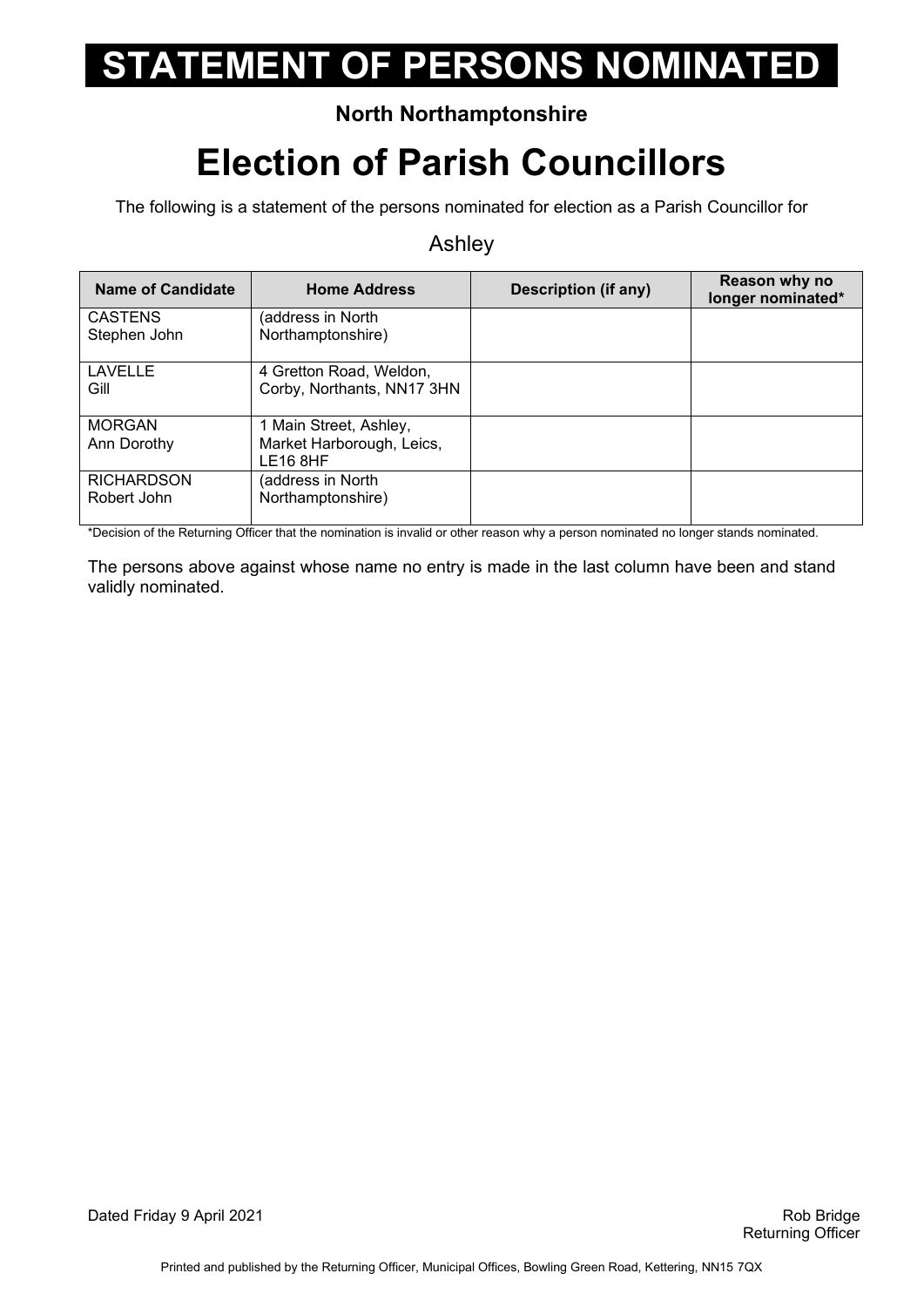#### **North Northamptonshire**

## **Election of Town Councillors**

The following is a statement of the persons nominated for election as a Town Councillor for

#### Avondale Grange

| <b>Name of Candidate</b>          | <b>Home Address</b>                                 | Description (if any)                   | Reason why no<br>longer nominated* |
|-----------------------------------|-----------------------------------------------------|----------------------------------------|------------------------------------|
| <b>CARTER</b><br>Carolyn Tracy    | 73 Centre Parade, Kettering,<br>Northants, NN16 9TN | <b>Conservative Party</b><br>Candidate |                                    |
| <b>MITCHELL</b><br>Clark James    | 2 Hall Lane, Kettering,<br>Northants, NN15 7LJ      | Labour Party                           |                                    |
| <b>WRIGHTING</b><br>Arlette Cindy | 25 Grange Road,<br>Geddington, NN14 1AL             | Labour Party                           |                                    |

\*Decision of the Returning Officer that the nomination is invalid or other reason why a person nominated no longer stands nominated.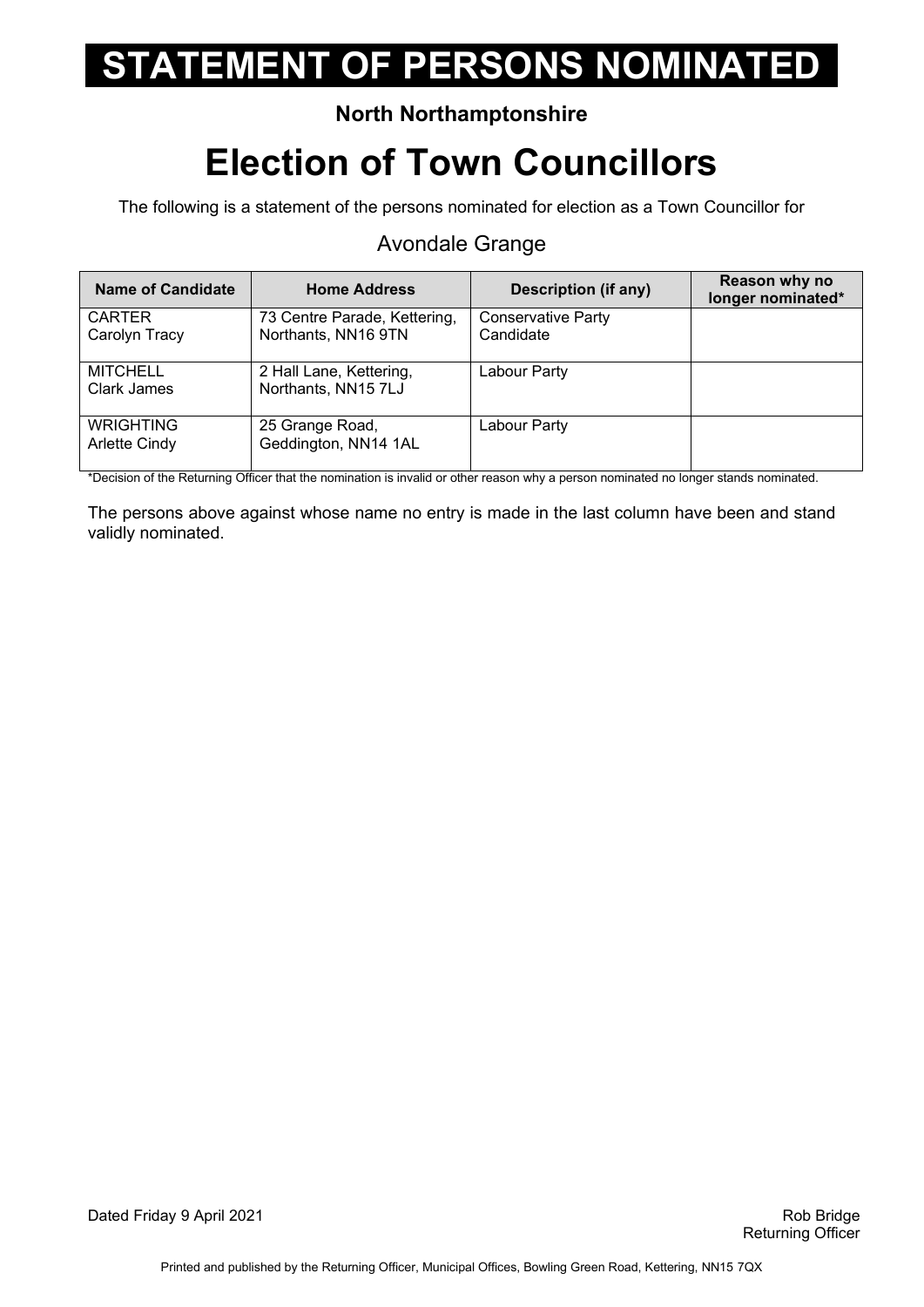### **North Northamptonshire**

## **Election of Parish Councillors**

The following is a statement of the persons nominated for election as a Parish Councillor for

#### Barton Seagrave

| <b>Name of Candidate</b> | <b>Home Address</b>              | Description (if any)      | Reason why no<br>longer nominated* |
|--------------------------|----------------------------------|---------------------------|------------------------------------|
| <b>CARTER</b>            | 73 Centre Parade, Kettering,     | Conservative Party        |                                    |
| Carolyn Tracy            | Northants, NN16 9TN              | Candidate                 |                                    |
| <b>CARTER</b>            | 73 Centre Parade, Kettering,     | <b>Conservative Party</b> |                                    |
| Robin John               | Northants, NN16 9TN              | Candidate                 |                                    |
| <b>DUTTON</b>            | 10 Beardsley Gardens,            | Liberal Democrat          |                                    |
| <b>Andrew Rivers</b>     | Barton Seagrave, Kettering,      |                           |                                    |
| George                   | Northants, NN15 5UB              |                           |                                    |
| <b>EDWARDS</b>           | 61 Stratfield Way, Kettering,    | <b>Conservative Party</b> |                                    |
| Scott Anthony            | Northants, NN15 6GS              | Candidate                 |                                    |
| MILES-ZANGER             | 5 Birley Close, Barton           | <b>Conservative Party</b> |                                    |
| Dianne Elizabeth         | Seagrave, Northants, NN15<br>6US | Candidate                 |                                    |
| <b>ROBERTS</b>           | 2 Swallow Close, Barton          | <b>Conservative Party</b> |                                    |
| Russell                  | Seagrave, Northants, NN15<br>6PJ | Candidate                 |                                    |
| <b>SKINNER</b>           | 15 Gough Close, Kettering,       | <b>Conservative Party</b> |                                    |
| Craig                    | <b>NN15 5BE</b>                  | Candidate                 |                                    |

\*Decision of the Returning Officer that the nomination is invalid or other reason why a person nominated no longer stands nominated.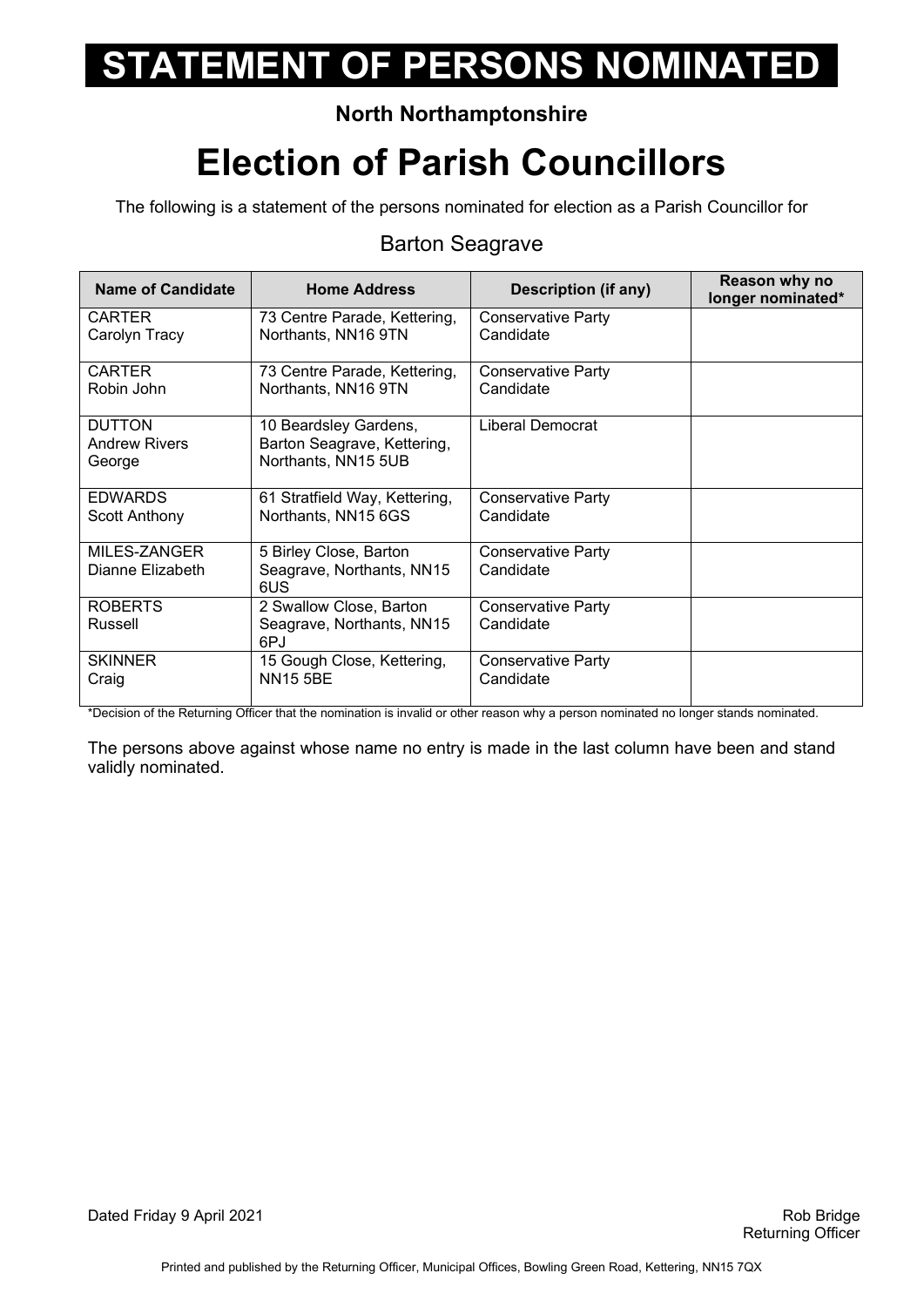### **North Northamptonshire**

## **Election of Parish Councillors**

The following is a statement of the persons nominated for election as a Parish Councillor for

#### Brampton Ash

| <b>Name of Candidate</b> | <b>Home Address</b>         | Description (if any) | Reason why no<br>longer nominated* |
|--------------------------|-----------------------------|----------------------|------------------------------------|
| <b>BEVAN</b>             | 3 Hermitage Road, Brampton  |                      |                                    |
| <b>Nick</b>              | Ash, Market Harborough,     |                      |                                    |
|                          | Leicestershire, LE16 8PE    |                      |                                    |
| <b>BROOKS</b>            | (address in North           |                      |                                    |
| Wendy Jean               | Northamptonshire)           |                      |                                    |
|                          |                             |                      |                                    |
| <b>HILLIARD</b>          | 14 Main Street, Wilbarston, |                      |                                    |
| Teresa Ann               | LE16 8QQ                    |                      |                                    |
| <b>LILLIE</b>            | 22 Hermitage Road,          |                      |                                    |
| John Terence             | Brampton Ash, Market        |                      |                                    |
|                          | Harborough, Leicestershire, |                      |                                    |
|                          | <b>LE16 8PE</b>             |                      |                                    |
| <b>PENTLOW</b>           | 2 Hermitage Road, Brampton  |                      |                                    |
| Thomas Stephen           | Ash, Market Harborough,     |                      |                                    |
|                          | Northamptonshire, LE16 8PE  |                      |                                    |
| <b>POWER</b>             | 16 Hermitage Road,          |                      |                                    |
| Stephen John             | Brampton Ash, Market        |                      |                                    |
|                          | Harborough, Leicestershire, |                      |                                    |
|                          | <b>LE16 8PE</b>             |                      |                                    |

\*Decision of the Returning Officer that the nomination is invalid or other reason why a person nominated no longer stands nominated.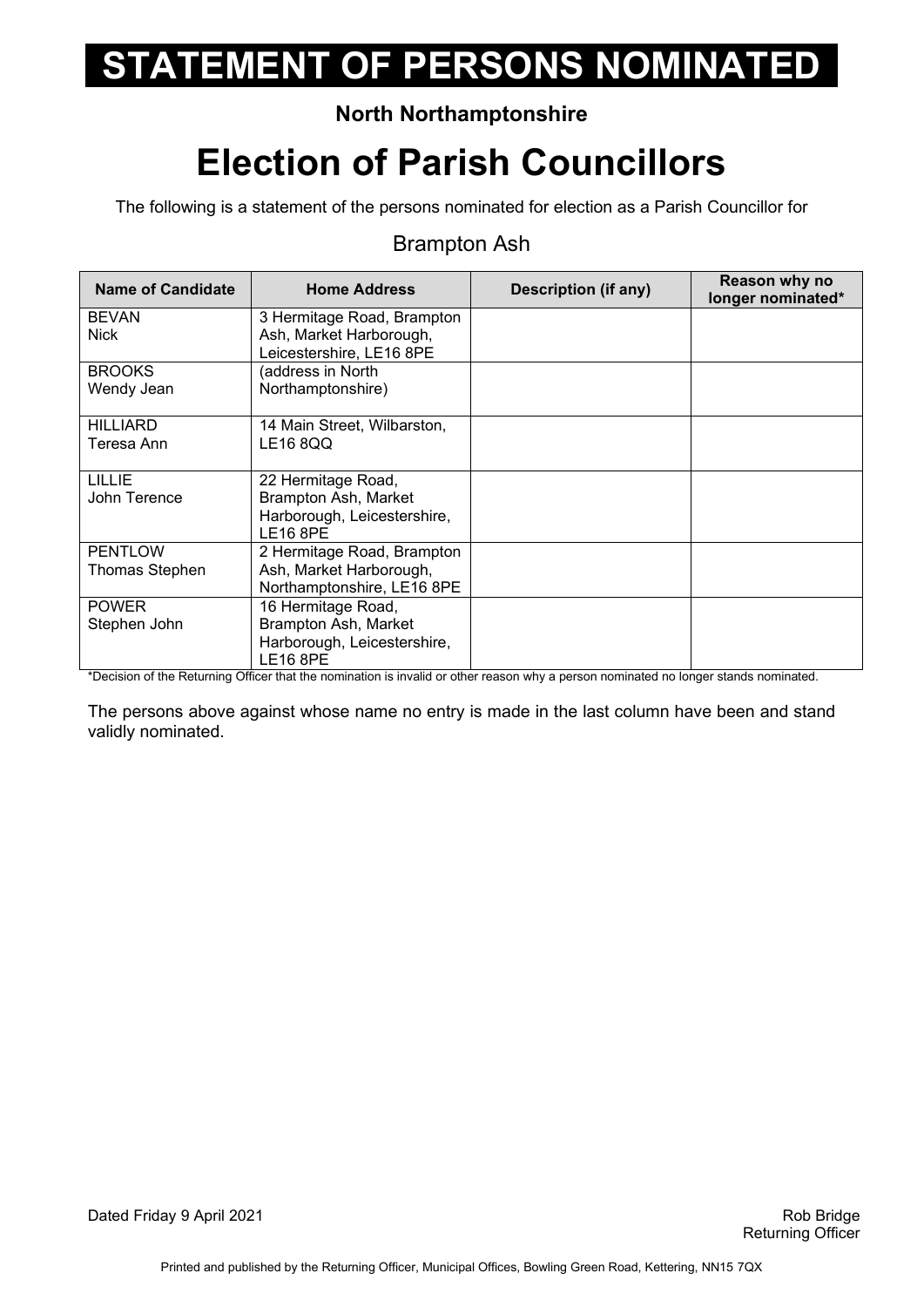### **North Northamptonshire**

## **Election of Parish Councillors**

The following is a statement of the persons nominated for election as a Parish Councillor for

#### Braybrooke

| <b>Name of Candidate</b>          | <b>Home Address</b>                                                           | Description (if any) | Reason why no<br>longer nominated* |
|-----------------------------------|-------------------------------------------------------------------------------|----------------------|------------------------------------|
| <b>AYTON</b><br>Alison Jane       | Bridge House, Desborough<br>Road, Braybrooke, LE16 8LE                        |                      |                                    |
| <b>BRADLEY</b><br>Colin           | 20 Griffin Road, Braybrooke,<br>Market Harborough, LE16<br>8LH                |                      |                                    |
| <b>GLASSCOCK</b><br>Mark John     | 54 Griffin Road, Braybrooke,<br>Market Harborough, LE16<br>8LH                |                      |                                    |
| <b>HAGUE</b><br>Gary Roy          | Sundial House, 6 School<br>Lane, Braybrooke, Market<br>Harborough, LE16 8LS   |                      |                                    |
| <b>HITCHCOCK</b><br>Paul Robert   | 6 Castle Bank, Desborough<br>Road, Braybrooke, Market<br>Harborough, LE16 8LE |                      |                                    |
| <b>KINNEAR</b><br>Fiona Mary      | (address in North<br>Northamptonshire)                                        |                      |                                    |
| <b>NORMAND</b><br>Alastair George | 42 Griffin Road, Braybrooke,<br>Market Harborough, LE16<br>8LH                |                      |                                    |

\*Decision of the Returning Officer that the nomination is invalid or other reason why a person nominated no longer stands nominated.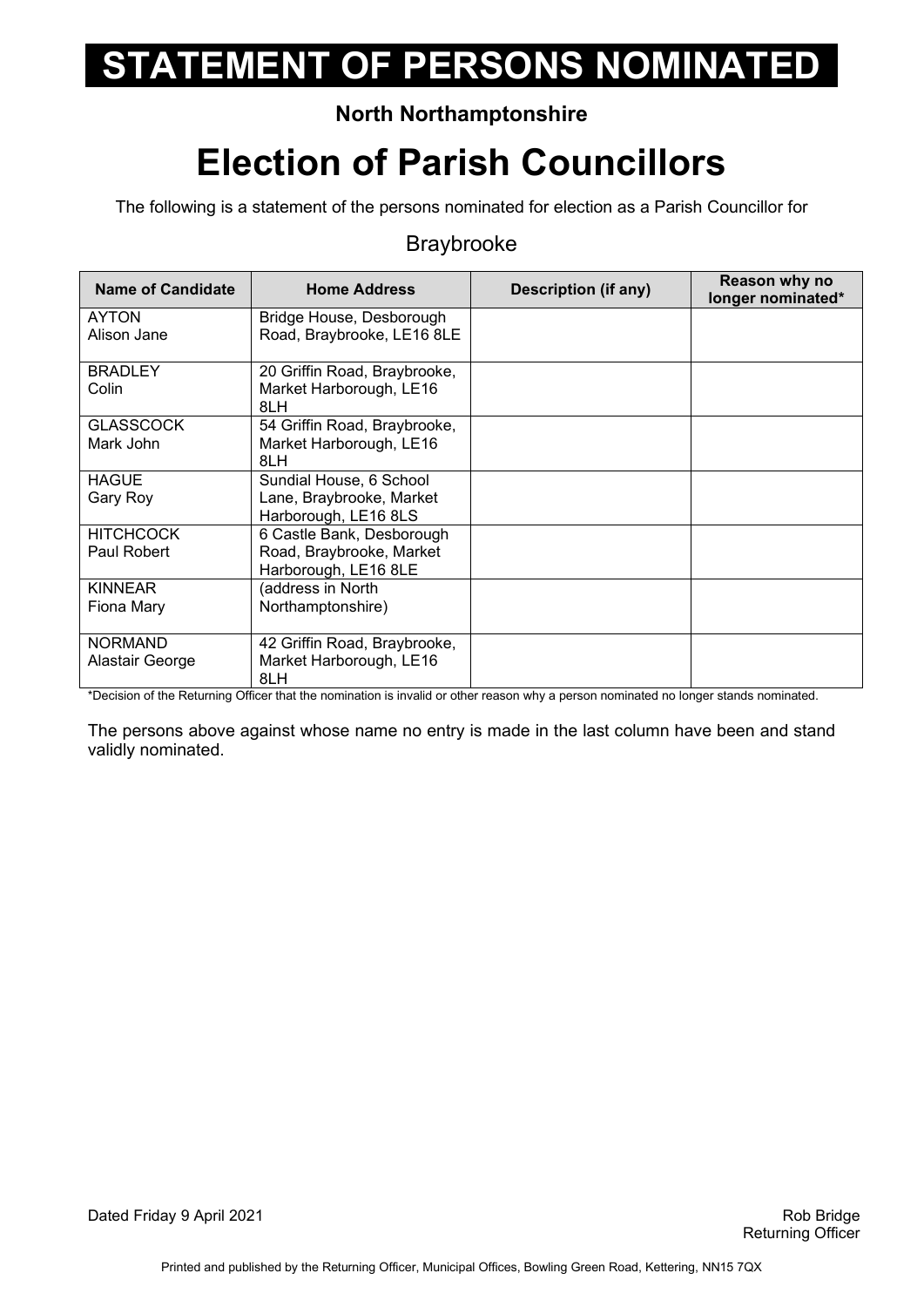### **North Northamptonshire**

## **Election of Parish Councillors**

The following is a statement of the persons nominated for election as a Parish Councillor for

#### **Broughton**

| <b>Name of Candidate</b>             | <b>Home Address</b>                                       | Description (if any) | Reason why no<br>longer nominated* |
|--------------------------------------|-----------------------------------------------------------|----------------------|------------------------------------|
| <b>BULL</b><br><b>Hilary June</b>    | 12 Baker Avenue,<br>Broughton, Kettering, NN14<br>1PF     |                      |                                    |
| <b>CHESTER</b><br>Justine            | (address in North<br>Northamptonshire)                    |                      |                                    |
| <b>ROBSON</b><br>Isabel              | (address in North<br>Northamptonshire)                    |                      |                                    |
| <b>ROSE</b><br><b>Martin Charles</b> | 23 Glebe Avenue,<br>Broughton, Kettering, NN14<br>1NE     |                      |                                    |
| <b>SCOUSE</b><br>Patricia Anne       | 1 Meadow Close, Little<br>Cransley, NN14 1QD              |                      |                                    |
| <b>SHRIVE</b><br>Robin lan           | 72 Gotch Road, Barton<br>Seagrave, Northants, NN15<br>6UQ |                      |                                    |
| <b>TAYLOR</b><br>Carol Ann           | 3 lvydene Terrace,<br>Broughton, Northants, NN14<br>1NJ   | Independent          |                                    |

\*Decision of the Returning Officer that the nomination is invalid or other reason why a person nominated no longer stands nominated.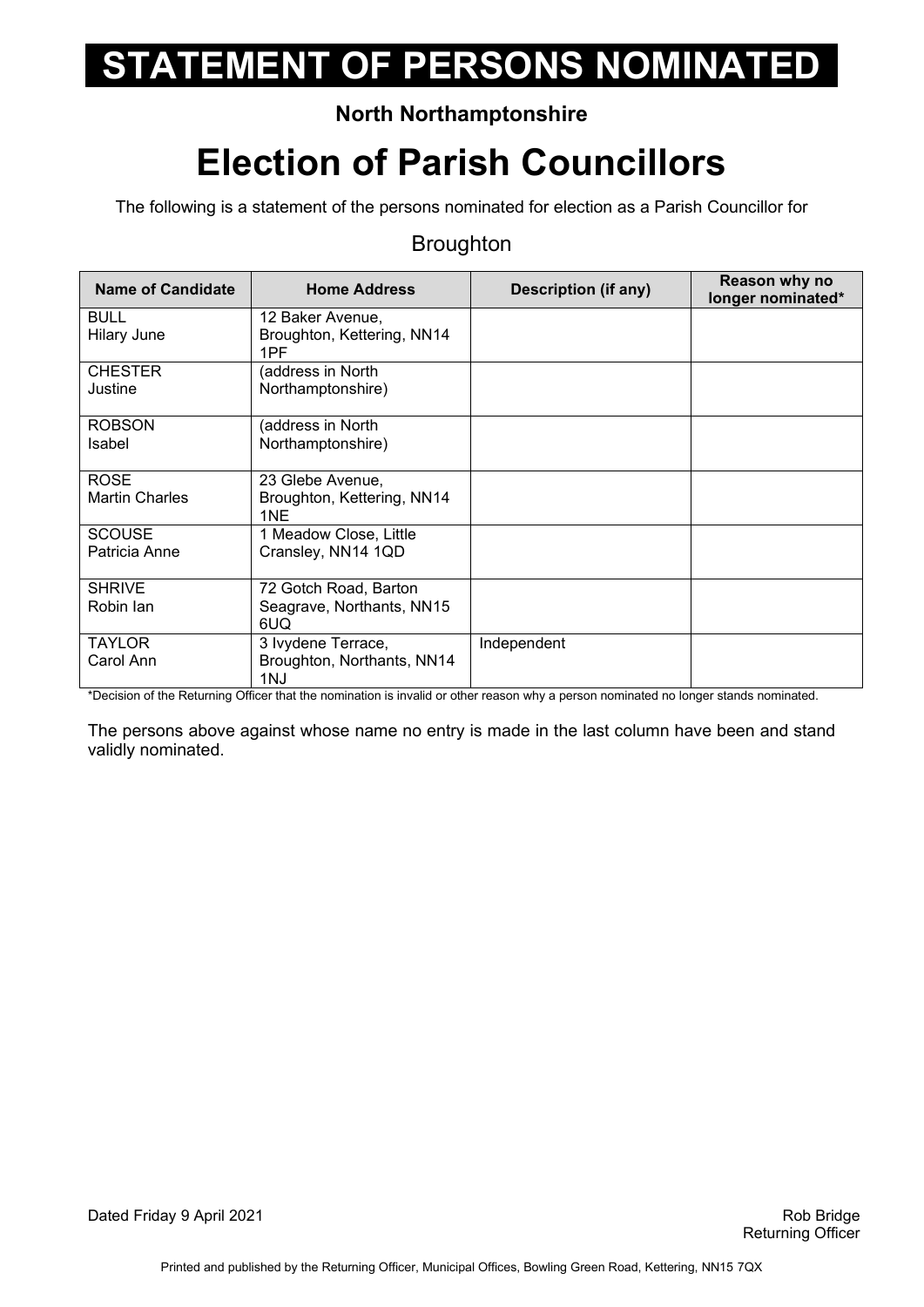### **North Northamptonshire**

## **Election of Town Councillors**

The following is a statement of the persons nominated for election as a Town Councillor for

#### Burton Latimer

| <b>Name of Candidate</b>               | <b>Home Address</b>                                                               | <b>Description (if any)</b>            | Reason why no<br>longer nominated* |
|----------------------------------------|-----------------------------------------------------------------------------------|----------------------------------------|------------------------------------|
| <b>BAYNES</b><br><b>Steve</b>          | 18k Orbit Mews, Churchill<br>Way, Burton Latimer, NN15<br>5RU                     | Independent                            |                                    |
| <b>DAVIES</b><br>Jenny                 | 14a Alexandra Street, Burton<br>Latimer, Kettering, Northants,<br><b>NN15 5SF</b> | <b>Liberal Democrat</b>                |                                    |
| <b>DON</b><br>Maggie                   | 1 Acorn Park, Cranford<br>Road, Burton Latimer,<br>Northants, NN15 5YR            | Labour Party                           |                                    |
| <b>DRIVER</b><br>Amanda Joanne         | 181 Queensway, Burton<br>Latimer, NN15 5QG                                        | <b>Conservative Party</b><br>Candidate |                                    |
| <b>GROOME</b><br><b>Catherine Ruth</b> | 1 Preston Court, Burton<br>Latimer, Kettering, NN15<br>5LR                        | Independent                            |                                    |
| <b>GROOME</b><br>Chris                 | 1 Preston Court, Burton<br>Latimer, Kettering, Northants,<br><b>NN15 5LR</b>      | <b>Liberal Democrats</b>               |                                    |
| <b>MACDONALD</b><br>Fergus             | 15 Church View, Burton<br>Latimer, NN15 5LG                                       | Independent                            |                                    |
| <b>PADGET</b><br>Nigel John            | 95 High Street, Burton<br>Latimer, Kettering, Northants,<br><b>NN15 5LB</b>       | Independent                            |                                    |
| <b>REYNOLDS</b><br>Katie Dawn          | (address in North<br>Northamptonshire)                                            | Independent                            |                                    |
| <b>SCOTT</b><br>Murray Calder          | 1 Windmill Cottages,<br>Cranford Road, Burton<br>Latimer, NN15 5LZ                | Local Community and<br>Environment     |                                    |
| <b>TAYLOR</b><br>June Edith            | 10 George Street, Burton<br>Latimer, Northamptonshire,<br><b>NN15 5NB</b>         | Independent                            |                                    |
| <b>THOMAS</b><br><b>Steff</b>          | (address in North<br>Northamptonshire)                                            | Independent                            |                                    |
| <b>WATTS</b><br>Adrian                 | 50 Alexandra Street, Burton<br>Latimer, NN15 5SF                                  | <b>Green Party</b>                     |                                    |

\*Decision of the Returning Officer that the nomination is invalid or other reason why a person nominated no longer stands nominated.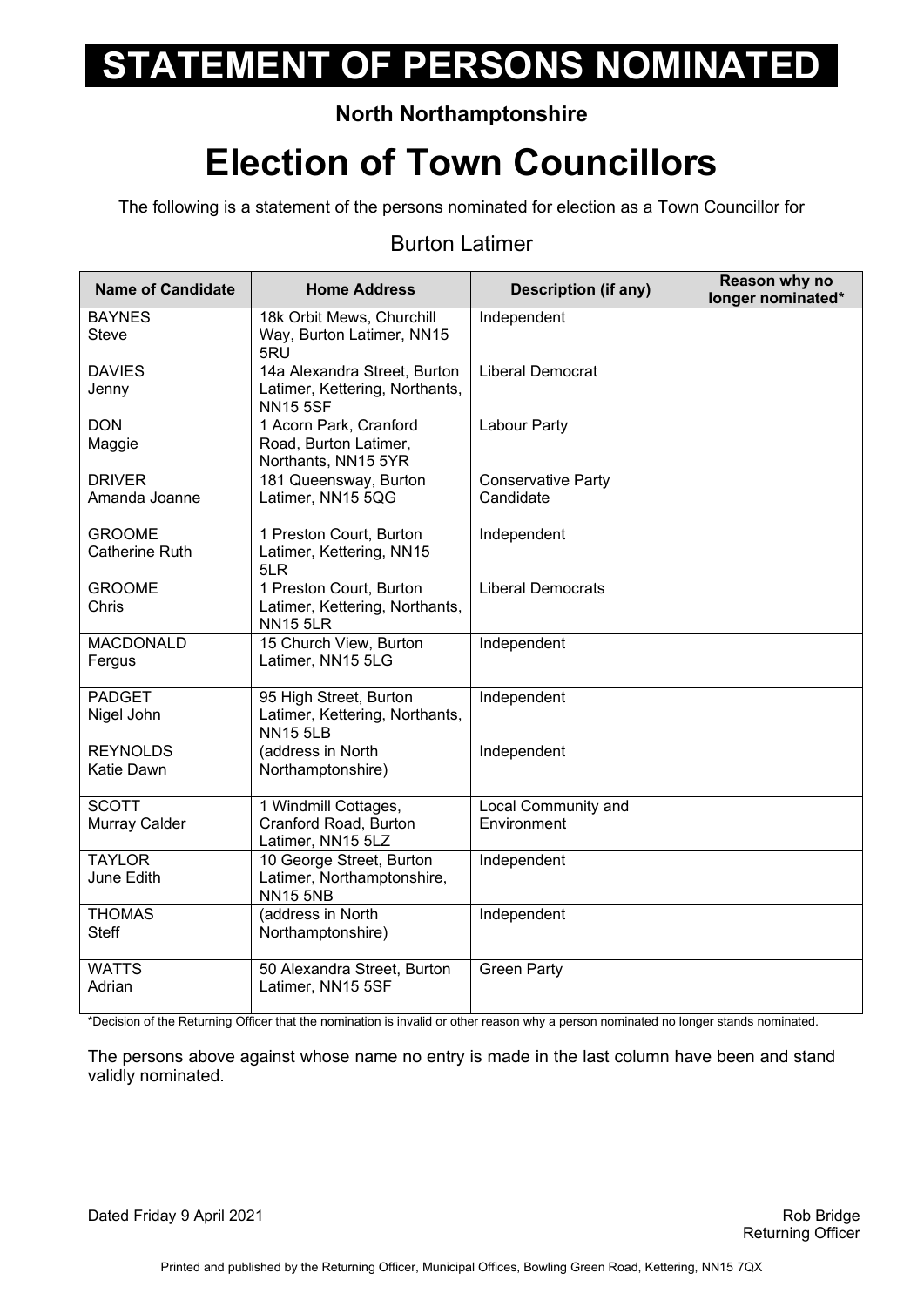### **North Northamptonshire**

## **Election of Parish Councillors**

The following is a statement of the persons nominated for election as a Parish Councillor for

#### **Cranford**

| Name of Candidate                       | <b>Home Address</b>                                                          | Description (if any) | Reason why no<br>longer nominated* |
|-----------------------------------------|------------------------------------------------------------------------------|----------------------|------------------------------------|
| <b>GORTON</b><br><b>Alison Beatrice</b> | Five Willows Farm, Cranford,<br>Kettering, NN14 4AW                          |                      |                                    |
| <b>HOLFORD</b><br><b>Stewart Thomas</b> | (address in North<br>Northamptonshire)                                       |                      |                                    |
| <b>PICKARD</b><br>Stephen Alan          | 23 St Andrews Lane,<br>Cranford, Kettering,<br>Northamptonshire, NN14<br>4AQ |                      |                                    |

\*Decision of the Returning Officer that the nomination is invalid or other reason why a person nominated no longer stands nominated.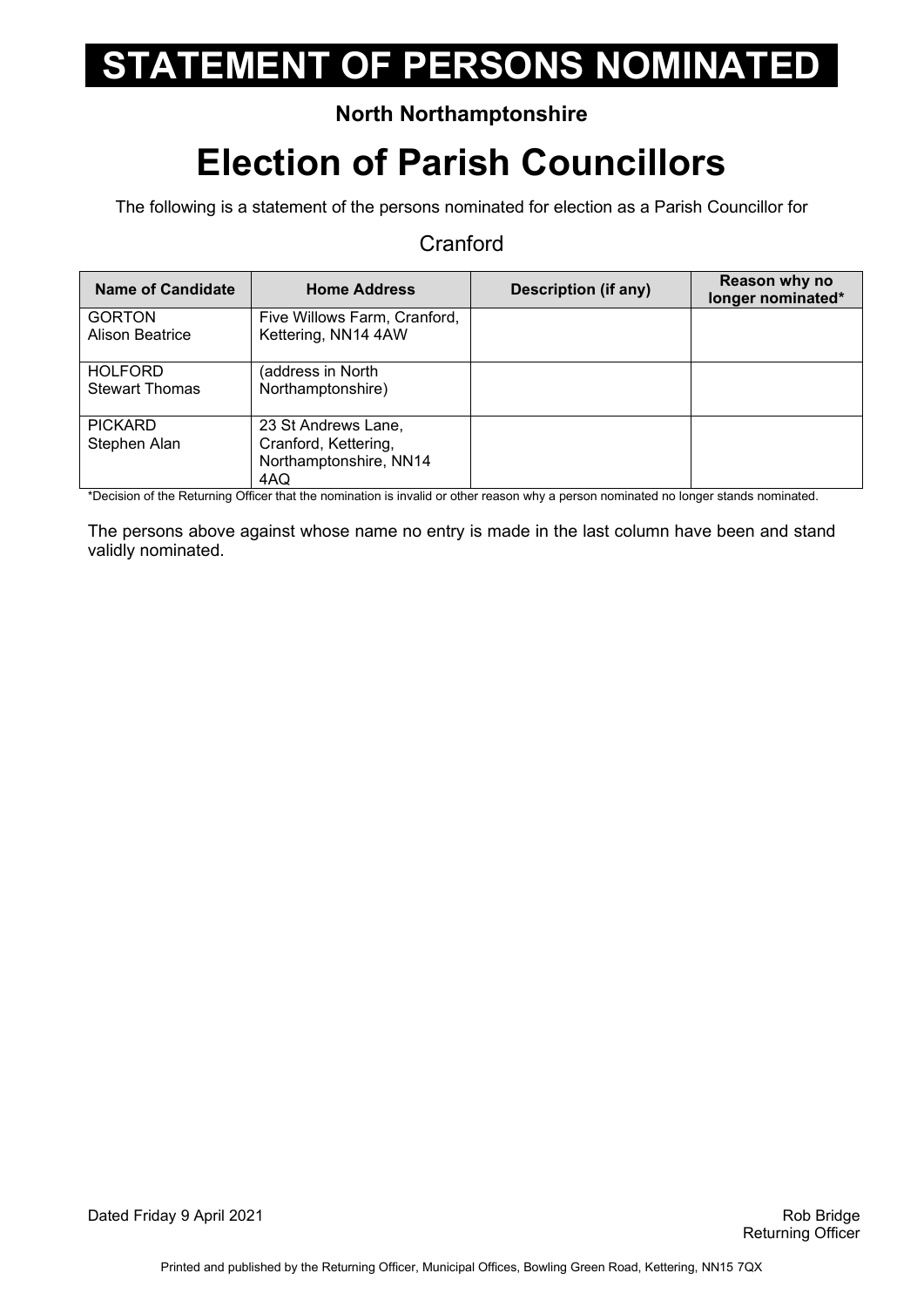### **North Northamptonshire**

## **Election of Town Councillors**

The following is a statement of the persons nominated for election as a Town Councillor for

#### Desborough Loatland

| <b>Name of Candidate</b> | <b>Home Address</b>                        | Description (if any) | Reason why no<br>longer nominated* |
|--------------------------|--------------------------------------------|----------------------|------------------------------------|
| <b>COLEMAN</b>           | 40 Thistle Drive,                          | Labour Party         |                                    |
| Andy                     | Desborough, Northants,<br><b>NN14 2JL</b>  |                      |                                    |
| HOWARD-HEALY<br>Timothy  | 2 Heathcote Grove,<br>Desborough, NN14 2XF | Labour Party         |                                    |

\*Decision of the Returning Officer that the nomination is invalid or other reason why a person nominated no longer stands nominated.

The persons above against whose name no entry is made in the last column have been and stand validly nominated.

Dated Friday 9 April 2021 **Rob Bridge 19 April 2021** Rob Bridge 19th Rob Bridge 19th Rob Bridge 19th Rob Bridge 1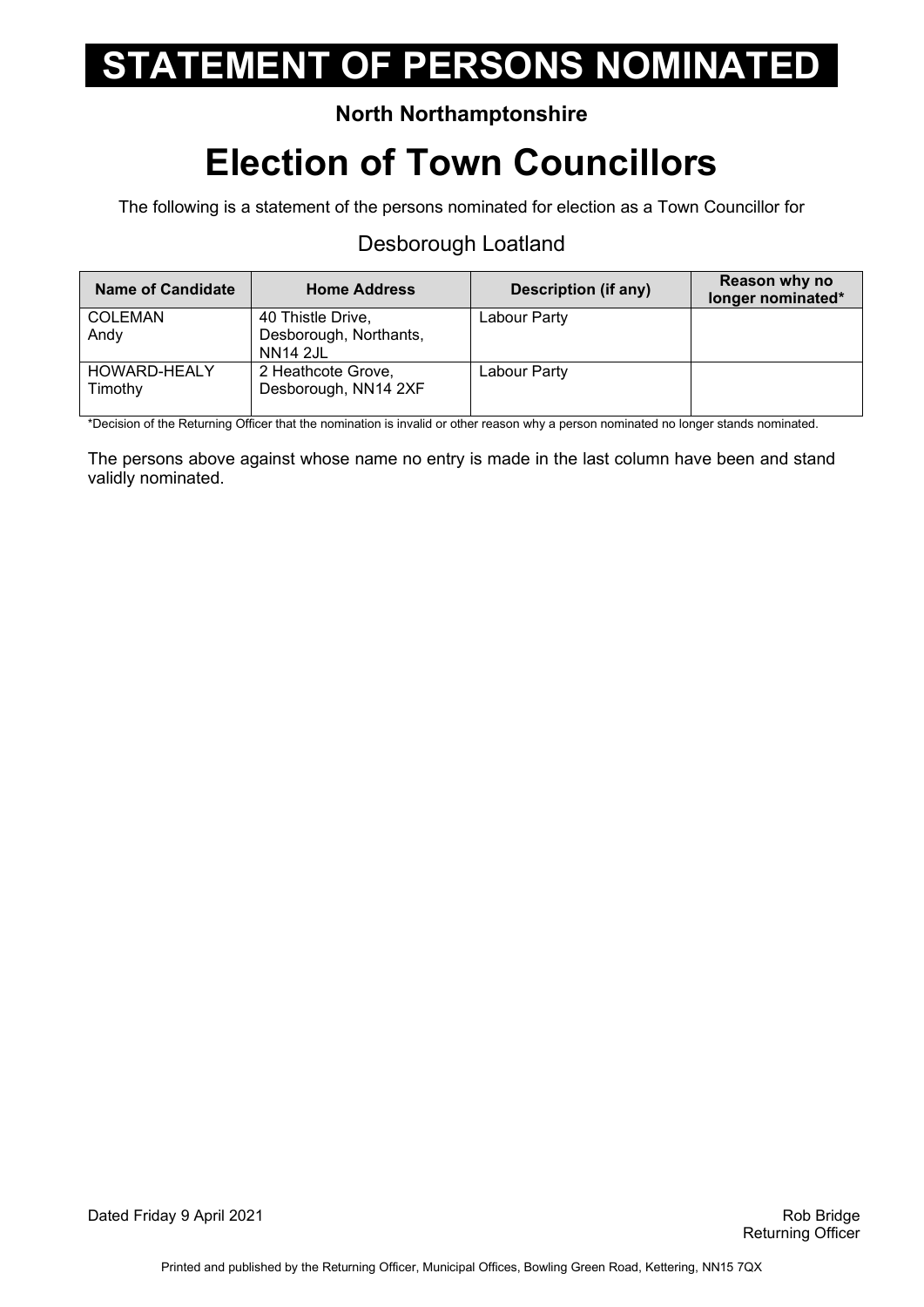### **North Northamptonshire**

## **Election of Parish Councillors**

The following is a statement of the persons nominated for election as a Parish Councillor for

#### **Dingley**

| <b>Name of Candidate</b>      | <b>Home Address</b>                                                        | Description (if any) | Reason why no<br>longer nominated* |
|-------------------------------|----------------------------------------------------------------------------|----------------------|------------------------------------|
| <b>DUDSON</b>                 | Tower House, Dingley Hall,                                                 |                      |                                    |
| Steve                         | Harborough Road, Dingley,<br>Northants, LE16 8PJ                           |                      |                                    |
| <b>JONES</b><br>Bill          | The Long Barn, Sutton Lane,<br>Dingley, LE16 8HL                           |                      |                                    |
| LOMER-WOOD<br>Elaine Anne     | 39 Harborough Road,<br>Dingley, Market Harborough,<br>LE <sub>16</sub> 8PQ |                      |                                    |
| <b>STEVENS</b><br>Mark Howard | The Old Tractor Shed, Sutton<br>Lane, Dingley, LE16 8HL                    |                      |                                    |

\*Decision of the Returning Officer that the nomination is invalid or other reason why a person nominated no longer stands nominated.

The persons above against whose name no entry is made in the last column have been and stand validly nominated.

Dated Friday 9 April 2021 **Rob Bridge 19 April 2021** Rob Bridge 19th Rob Bridge 19th Rob Bridge 19th Rob Bridge 1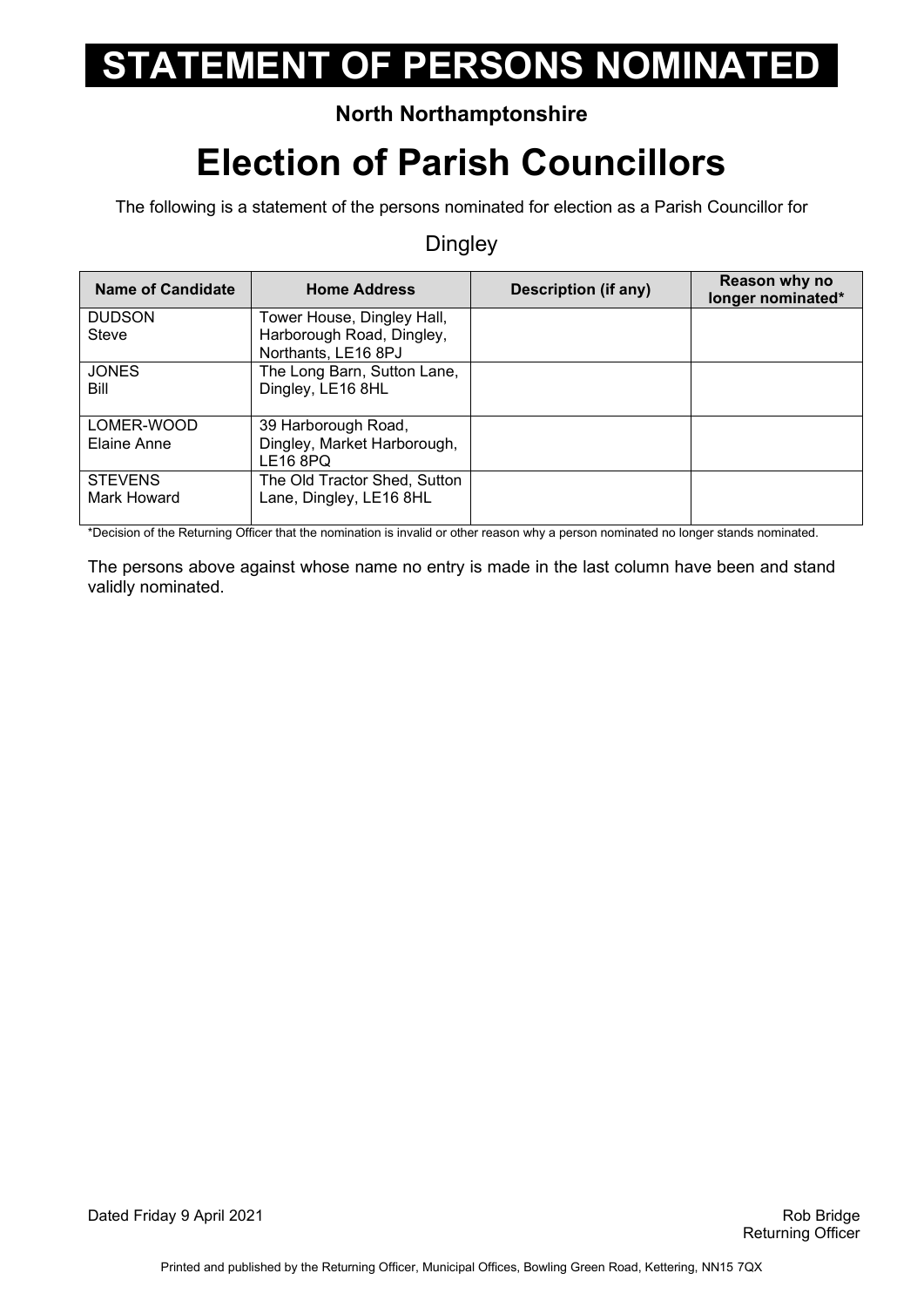### **North Northamptonshire**

## **Election of Town Councillors**

The following is a statement of the persons nominated for election as a Town Councillor for

#### Desborough St. Giles

| <b>Name of Candidate</b> | <b>Home Address</b>                             | <b>Description (if any)</b>            | Reason why no<br>longer nominated* |
|--------------------------|-------------------------------------------------|----------------------------------------|------------------------------------|
| <b>CORNWALL</b>          | 20 Victoria Street,                             | Labour Party                           |                                    |
| Dean Richard             | Desborough, Northants,<br><b>NN14 2LX</b>       |                                        |                                    |
| <b>FRENCH</b><br>Jim     | 239 Rushton Road,<br>Desborough, Northants,     | <b>Conservative Party</b><br>Candidate |                                    |
|                          | <b>NN14 2QB</b>                                 |                                        |                                    |
| <b>GARDINER</b>          | 36 Leys Ave, Desborough,                        | Labour Party                           |                                    |
| Jonathan James           | Northants, NN14 2PY                             |                                        |                                    |
| <b>LARMOUR</b>           | 2a Ise Vale Avenue,                             | Labour Party                           |                                    |
| David Alexander          | Desborough, Kettering,<br><b>NN14 2PU</b>       |                                        |                                    |
| <b>ROBERTS</b>           | 26 Regent Street,                               | <b>Conservative Party</b>              |                                    |
| Sue                      | Desborough, NN14 2RF                            | Candidate                              |                                    |
| <b>SAWFORD</b><br>Phil   | 46 Federation Avenue,<br>Desborough, Northants, | Labour Party                           |                                    |
|                          | <b>NN14 2NX</b>                                 |                                        |                                    |
| <b>WINDOW</b>            | 1 Foxlands, Desborough,                         | Liberal Democrat                       |                                    |
| Alan James               | <b>NN14 2UA</b>                                 |                                        |                                    |
| <b>WOOD</b>              | 8 New Street, Desborough,                       | Labour Party                           |                                    |
| <b>Helen Marie</b>       | Kettering, Northamptonshire,<br><b>NN14 2QZ</b> |                                        |                                    |

\*Decision of the Returning Officer that the nomination is invalid or other reason why a person nominated no longer stands nominated.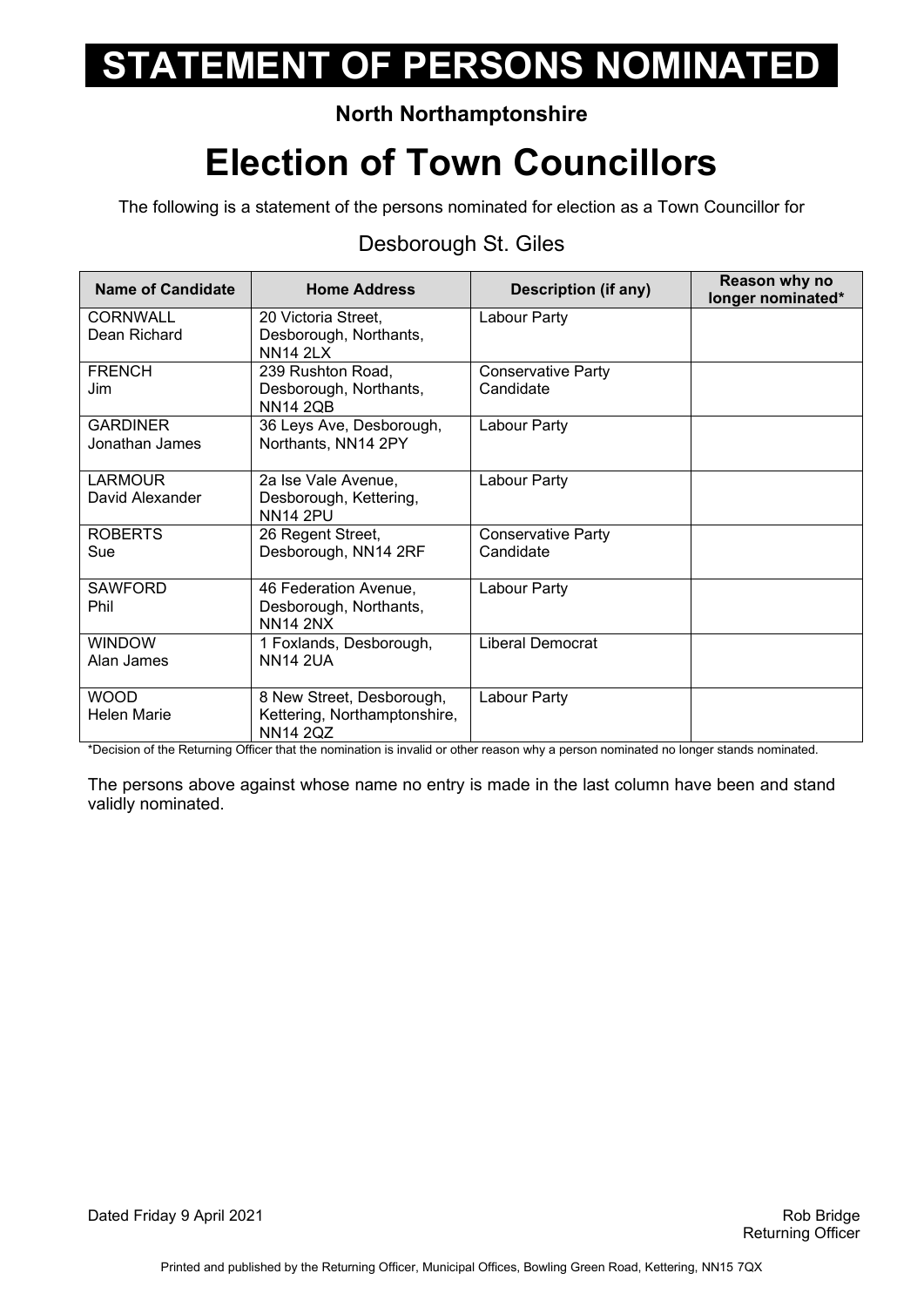### **North Northamptonshire**

## **Election of Parish Councillors**

The following is a statement of the persons nominated for election as a Parish Councillor for

#### **Geddington**

| <b>Name of Candidate</b>        | <b>Home Address</b>                                                         | <b>Description (if any)</b>            | Reason why no<br>longer nominated* |
|---------------------------------|-----------------------------------------------------------------------------|----------------------------------------|------------------------------------|
| <b>BATCHELOR</b><br><b>Nick</b> | 1 West Street, Geddington,<br>Northants, NN14 1BD                           |                                        |                                    |
| <b>BUCKSEAL</b><br>Claire Anne  | 7 Chase View Rd,<br>Geddington, Kettering,<br>Northamptonshire, NN14<br>1AQ |                                        |                                    |
| <b>GOODE</b><br>Peter           | Bowood Cottage, Queen<br>Street, Geddington, NN14<br>1AZ.                   |                                        |                                    |
| <b>JOHNSON</b><br>Paul Michael  | 12 Bridge Street,<br>Geddington,<br>Northamptonshire, NN14<br>1AD           |                                        |                                    |
| <b>PADWICK</b><br>John David    | 24 West Street, Geddington,<br>Northants, NN14 1BD                          |                                        |                                    |
| <b>ROWLEY</b><br>Mark Edward    | 14 Grange Road,<br>Geddington,<br>Northamptonshire, NN14<br>1AL             | <b>Conservative Party</b><br>Candidate |                                    |

\*Decision of the Returning Officer that the nomination is invalid or other reason why a person nominated no longer stands nominated.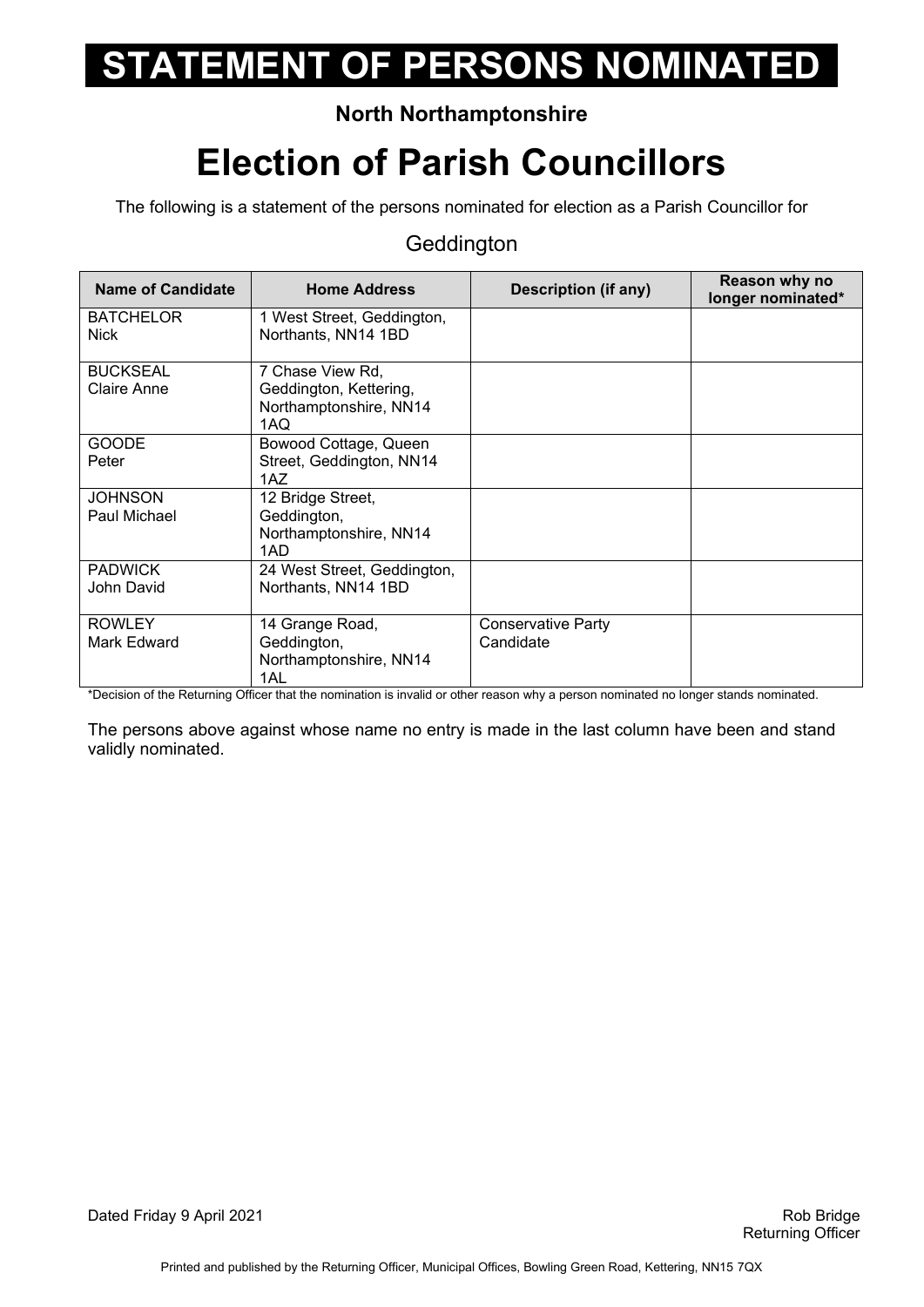#### **North Northamptonshire**

### **Election of a Parish Councillor**

The following is a statement of the persons nominated for election as a Parish Councillor for

#### **Glendon**

| <b>Name of Candidate</b> | Home Address              | Description (if any)           | Reason why no<br>longer nominated* |
|--------------------------|---------------------------|--------------------------------|------------------------------------|
| <b>HOOTON</b>            | Tresham House, 5 Station  | <b>Rushton Parish Resident</b> |                                    |
| Peter Frank              | Road, Rushton, Kettering, |                                |                                    |
|                          | <b>NN14 1RL</b>           |                                |                                    |

\*Decision of the Returning Officer that the nomination is invalid or other reason why a person nominated no longer stands nominated.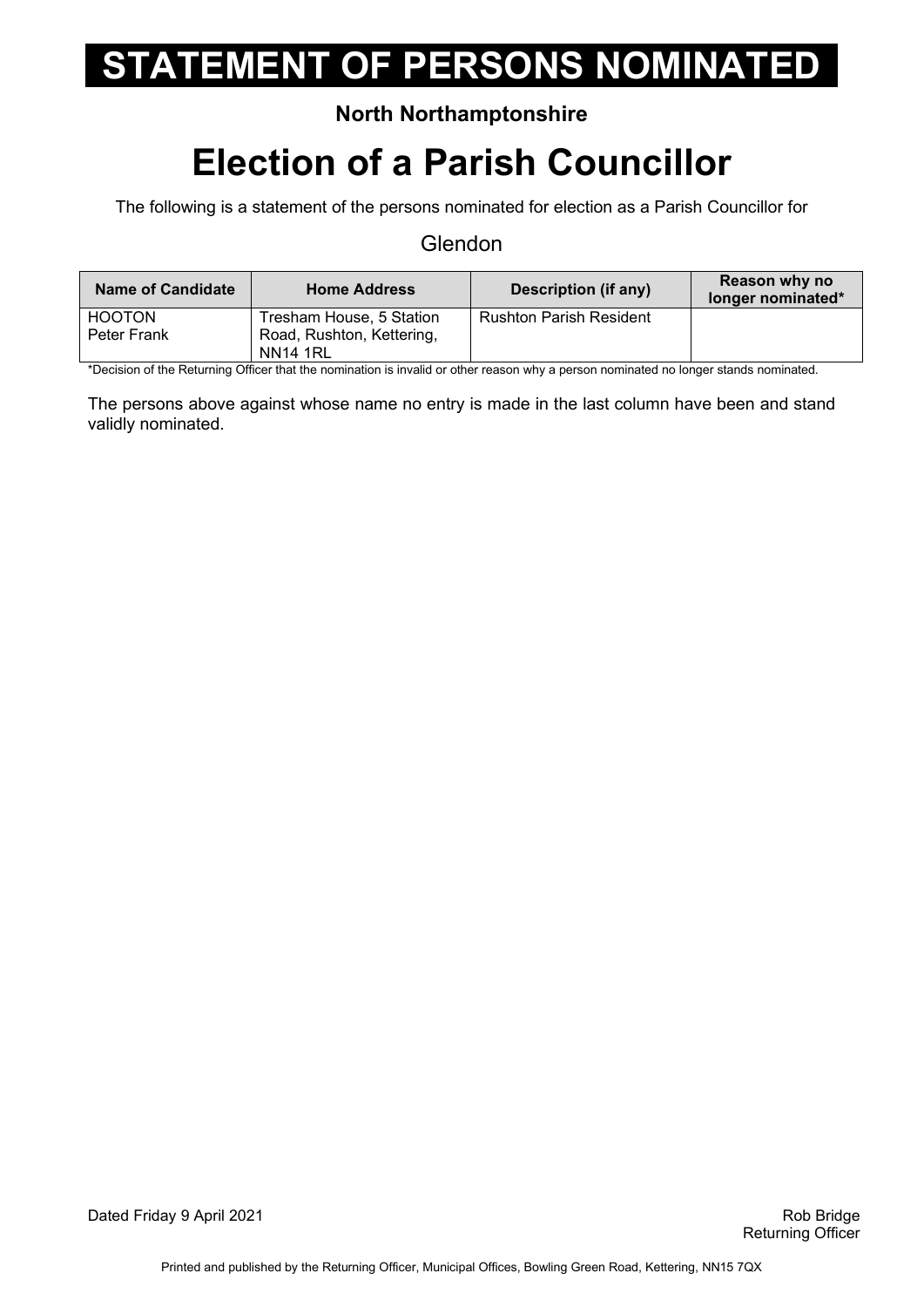### **North Northamptonshire**

## **Election of Parish Councillors**

The following is a statement of the persons nominated for election as a Parish Councillor for

#### Grafton Underwood

| <b>Name of Candidate</b> | <b>Home Address</b>        | <b>Description (if any)</b> | Reason why no<br>longer nominated* |
|--------------------------|----------------------------|-----------------------------|------------------------------------|
| <b>BAKER</b>             | 1 Grafton Underwood,       |                             |                                    |
| Dean                     | Kettering, Northants, NN14 |                             |                                    |
|                          | 3AA                        |                             |                                    |
| <b>CORNEY</b>            | 28 Grafton Underwood,      |                             |                                    |
| Robert Anthony           | Kettering, Northants, NN14 |                             |                                    |
|                          | 3AA                        |                             |                                    |
| <b>MEDRI</b>             | 49 Grafton Underwood,      |                             |                                    |
| Alexandra                | Kettering, Northants, NN14 |                             |                                    |
|                          | 3AA                        |                             |                                    |
| <b>SNEDDON</b>           | 26 Grafton Underwood,      |                             |                                    |
| Penny                    | Kettering, Northants, NN14 |                             |                                    |
|                          | 3AA                        |                             |                                    |
| <b>WILDGOOSE</b>         | White House Farm, Grafton  | Independent                 |                                    |
| Alastair David           | Underwood, Kettering,      |                             |                                    |
|                          | Northants, NN14 3AA        |                             |                                    |

\*Decision of the Returning Officer that the nomination is invalid or other reason why a person nominated no longer stands nominated.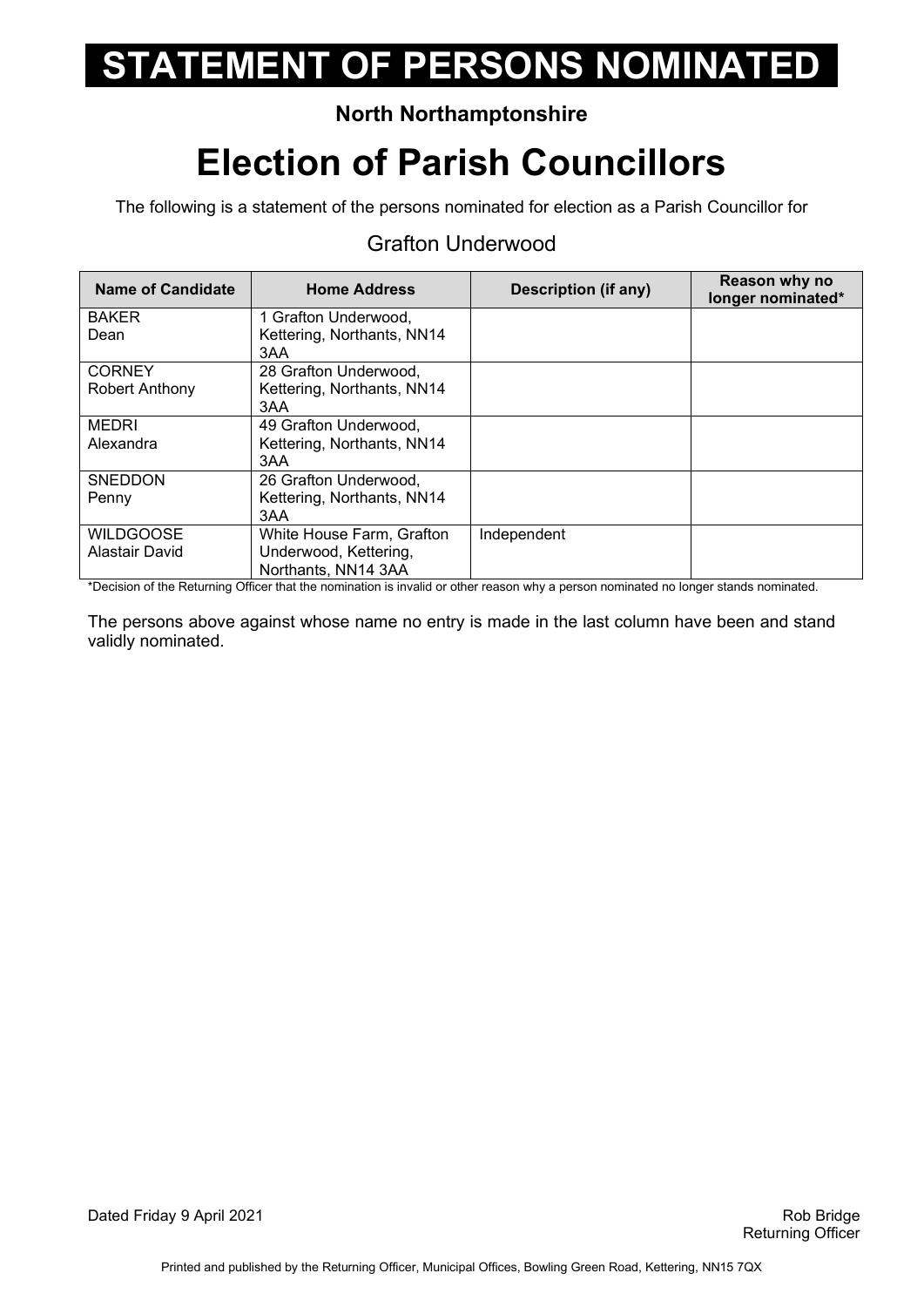### **North Northamptonshire**

## **Election of Parish Councillors**

The following is a statement of the persons nominated for election as a Parish Councillor for

#### Great Cransley

| <b>Name of Candidate</b>                          | <b>Home Address</b>                                                  | Description (if any) | Reason why no<br>longer nominated* |
|---------------------------------------------------|----------------------------------------------------------------------|----------------------|------------------------------------|
| <b>ABLETT</b><br><b>Stuart Gordon</b>             | 4 Bridle Way, Great<br>Cransley, NN14 1PT                            |                      |                                    |
| <b>BARNWELL</b><br><b>Richard Symond</b><br>Gyles | 35 Church Lane, Great<br>Cransley, Kettering,<br>Northants, NN14 1PX |                      |                                    |
| <b>BURTON</b><br>Kevin Henry                      | 25 Bridleway, Great<br>Cransley, Kettering, NN14<br>1PT              |                      |                                    |
| <b>BUSSEY</b><br>Amanda Jane                      | 2 Church Lane, Great<br>Cransley, NN14 1PX                           |                      |                                    |
| <b>SMYTH</b><br><b>Richard Henry</b><br>Thomas    | (address in North<br>Northamptonshire)                               |                      |                                    |
| <b>SPICKETT</b><br>Colin Raymond                  | 4 Loddington Road, Great<br>Cransley, Kettering, NN14<br>1PY         |                      |                                    |
| <b>WHALLEY</b><br>David Mark                      | (address in North<br>Northamptonshire)                               |                      |                                    |

\*Decision of the Returning Officer that the nomination is invalid or other reason why a person nominated no longer stands nominated.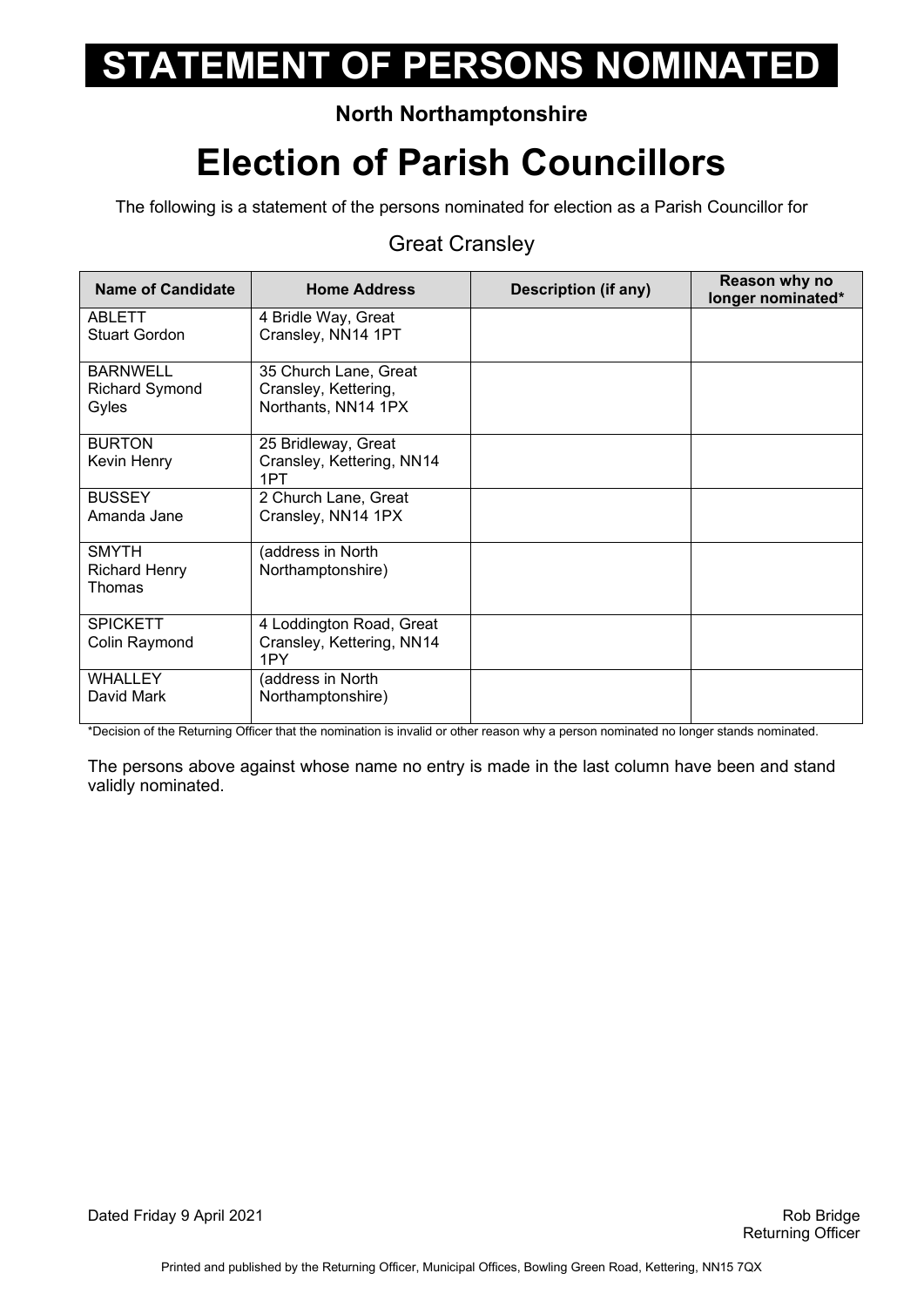### **North Northamptonshire**

## **Election of Parish Councillors**

The following is a statement of the persons nominated for election as a Parish Councillor for

#### **Harrington**

| <b>Name of Candidate</b>                    | <b>Home Address</b>                                                  | <b>Description (if any)</b> | Reason why no<br>longer nominated* |
|---------------------------------------------|----------------------------------------------------------------------|-----------------------------|------------------------------------|
| <b>BOUNDS</b><br>Diane Elizabeth            | Hospital Farm, Thorpe<br>Underwood, Northants, NN6<br>9PA            |                             |                                    |
| <b>CADBURY</b><br>Katharine Margaret        | Thorpe Underwood House,<br>Thorpe Underwood,<br>Northampton, NN6 9PA |                             |                                    |
| DENNIS-JONES<br><b>Anthony Colin</b>        | Church Farm, Harrington,<br>Northants, NN6 9NT                       |                             |                                    |
| <b>JACKSON-STOPS</b><br><b>Susan Marion</b> | 43 High Street, Harrington,<br>Northamtpon, NN6 9NU                  |                             |                                    |
| <b>THOMAS</b><br>Liz                        | 1a High Street, Harrington,<br>Northants, NN6 9NU                    |                             |                                    |
| <b>THORLEY</b><br>David Edward              | (address in North<br>Northamptonshire)                               |                             |                                    |
| <b>WARNER</b><br>Tom                        | (address in West<br>Northamptonshire)                                |                             |                                    |

\*Decision of the Returning Officer that the nomination is invalid or other reason why a person nominated no longer stands nominated.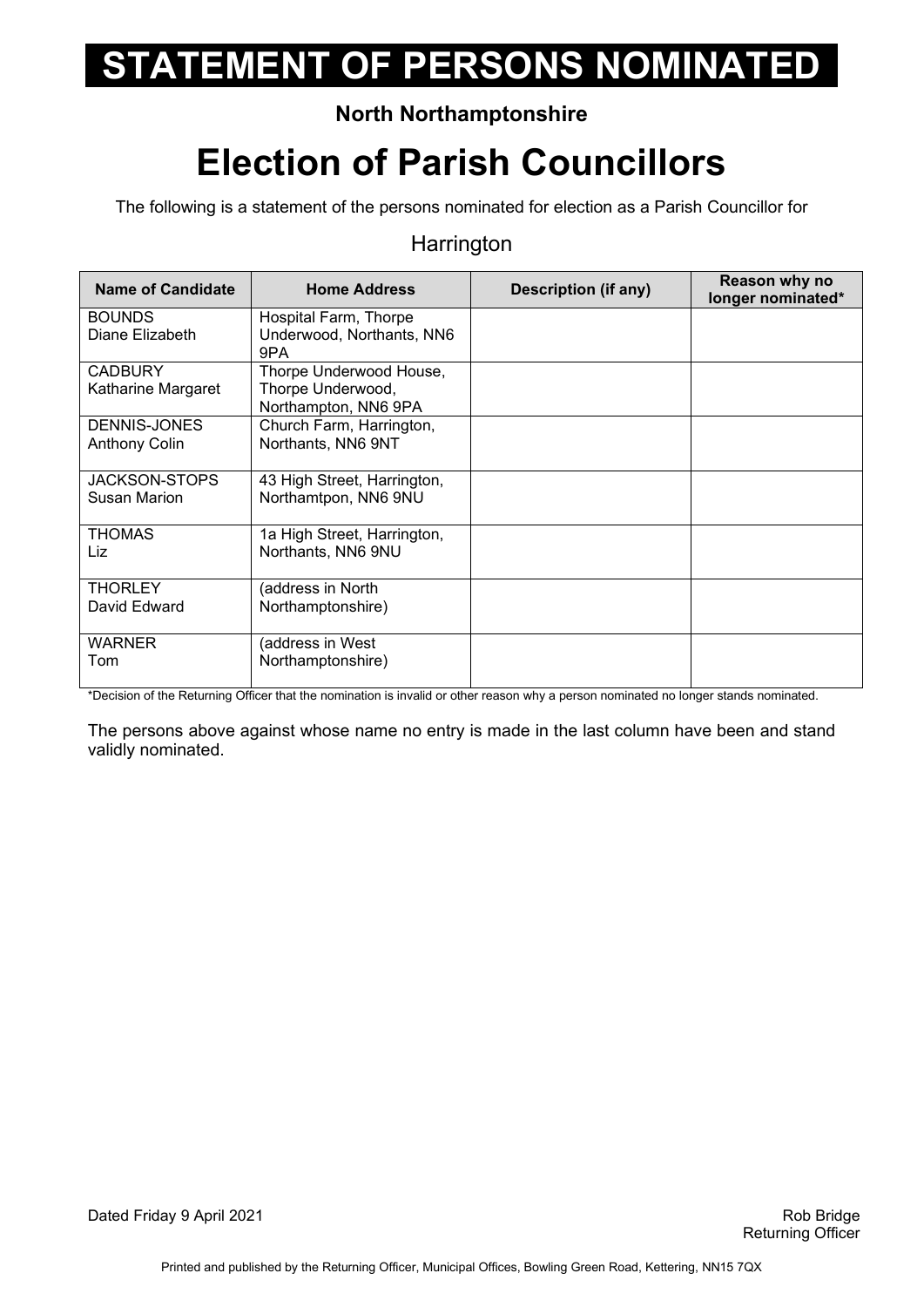#### **North Northamptonshire**

## **Election of a Parish Councillor**

The following is a statement of the persons nominated for election as a Parish Councillor for

#### Little Oakley

| <b>Name of Candidate</b>         | Home Address                                           | Description (if any) | Reason why no<br>longer nominated* |
|----------------------------------|--------------------------------------------------------|----------------------|------------------------------------|
| <b>BAILEY</b><br>Terence Michael | Yew Tree Farm House, Little<br>Oakley, Corby, NN18 8HA |                      |                                    |

\*Decision of the Returning Officer that the nomination is invalid or other reason why a person nominated no longer stands nominated.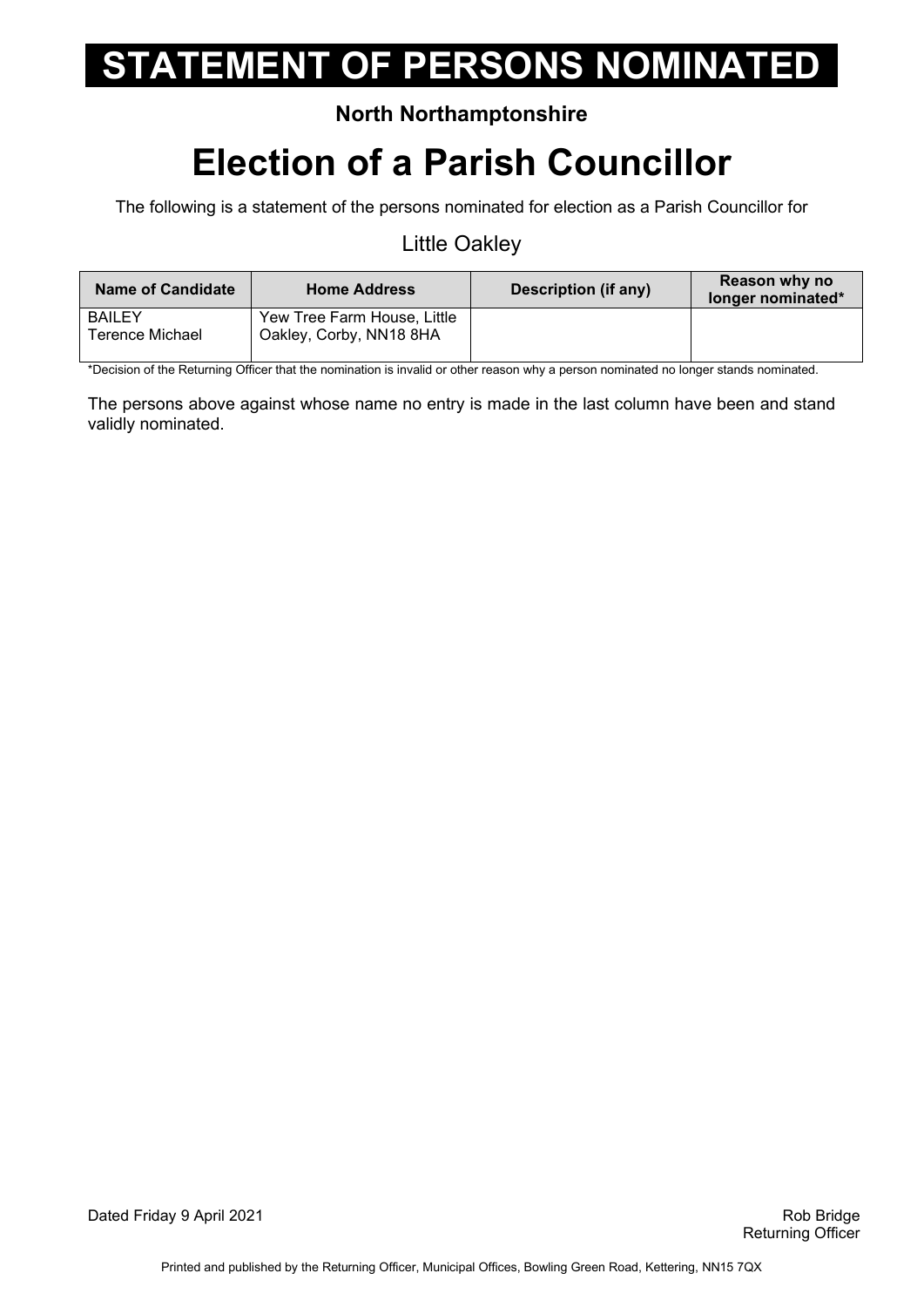### **North Northamptonshire**

## **Election of Parish Councillors**

The following is a statement of the persons nominated for election as a Parish Councillor for

#### Loddington

| Name of Candidate    | <b>Home Address</b>                | <b>Description (if any)</b>     | Reason why no<br>longer nominated* |
|----------------------|------------------------------------|---------------------------------|------------------------------------|
| ABLETT               | (address in North                  |                                 |                                    |
| <b>Esther Alice</b>  | Northamptonshire)                  |                                 |                                    |
| <b>DURN</b>          | (address in North                  | <b>Retired Finance Director</b> |                                    |
| Alan Charles Vincent | Northamptonshire)                  |                                 |                                    |
| <b>FAULKNER</b>      | (address in North                  |                                 |                                    |
| Heidi                | Northamptonshire)                  |                                 |                                    |
| <b>FINCH</b>         | 5 Richardsons Lane,                |                                 |                                    |
| Marc Anthony         | Loddington, NN14 1LD               |                                 |                                    |
| <b>NEVILLE</b>       | (address in North                  | <b>Retired Teacher</b>          |                                    |
| Sara Jane            | Northamptonshire)                  |                                 |                                    |
| <b>RENEERKENS</b>    | 3 Cransley Road,                   |                                 |                                    |
| Hannah Kate          | Loddington, Kettering, NN14<br>1JX |                                 |                                    |

\*Decision of the Returning Officer that the nomination is invalid or other reason why a person nominated no longer stands nominated.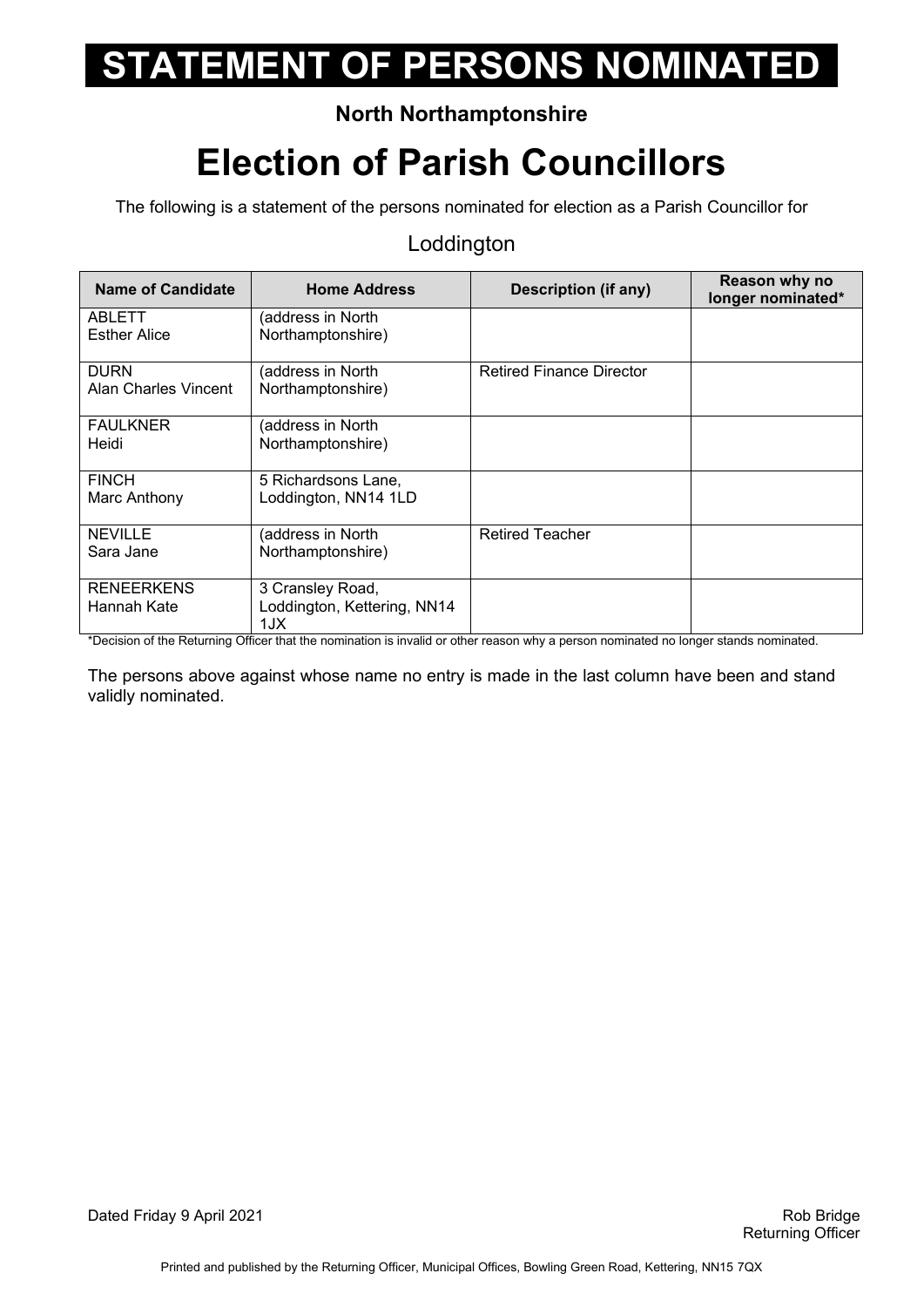### **North Northamptonshire**

## **Election of Parish Councillors**

The following is a statement of the persons nominated for election as a Parish Councillor for

#### **Mawsley**

| <b>Name of Candidate</b>                          | <b>Home Address</b>                                                           | <b>Description (if any)</b> | Reason why no<br>longer nominated* |
|---------------------------------------------------|-------------------------------------------------------------------------------|-----------------------------|------------------------------------|
| <b>BARNWELL</b><br><b>Richard Symond</b><br>Gyles | 35 Church Lane, Great<br>Cransley, Kettering,<br>Northants, NN14 1PX          |                             |                                    |
| <b>MOORE</b><br>Alan Robert Frank                 | 48 Cransley Rise, Mawsley,<br>Kettering, Northamptonshire,<br><b>NN14 1TB</b> |                             |                                    |
| <b>MORGAN</b><br><b>Grant Charles</b>             | 59 Hawthorn Avenue,<br>Mawsley, Northamptonshire,<br><b>NN14 1TD</b>          |                             |                                    |
| <b>MUSSELWHITE</b><br>Sarah                       | 8 Jibwood, Mawsley, NN14<br>1GS                                               | <b>Green Party</b>          |                                    |
| <b>WHITE</b><br>Kevin Leslie                      | (address in North<br>Northamptonshire)                                        |                             |                                    |

\*Decision of the Returning Officer that the nomination is invalid or other reason why a person nominated no longer stands nominated.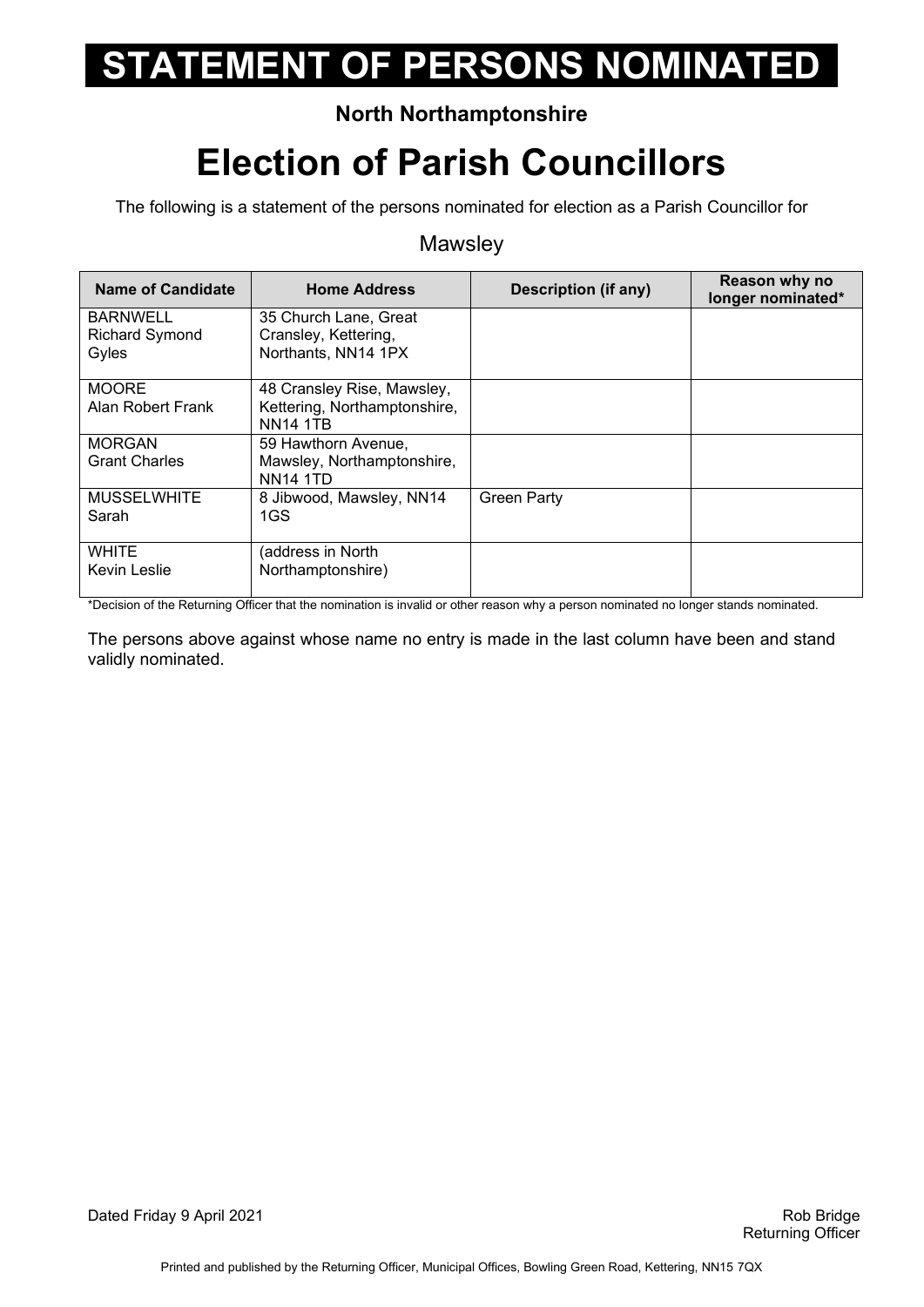#### **North Northamptonshire**

## **Election of a Parish Councillor**

The following is a statement of the persons nominated for election as a Parish Councillor for

#### Newton

| <b>Name of Candidate</b> | <b>Home Address</b>        | <b>Description (if any)</b>     | Reason why no<br>longer nominated* |
|--------------------------|----------------------------|---------------------------------|------------------------------------|
| <b>LOMASNEY</b>          | 12 Newton, Kettering, NN14 | <b>Resident of Newton Since</b> |                                    |
| David                    | 1BW                        | 2002                            |                                    |
|                          |                            |                                 |                                    |

\*Decision of the Returning Officer that the nomination is invalid or other reason why a person nominated no longer stands nominated.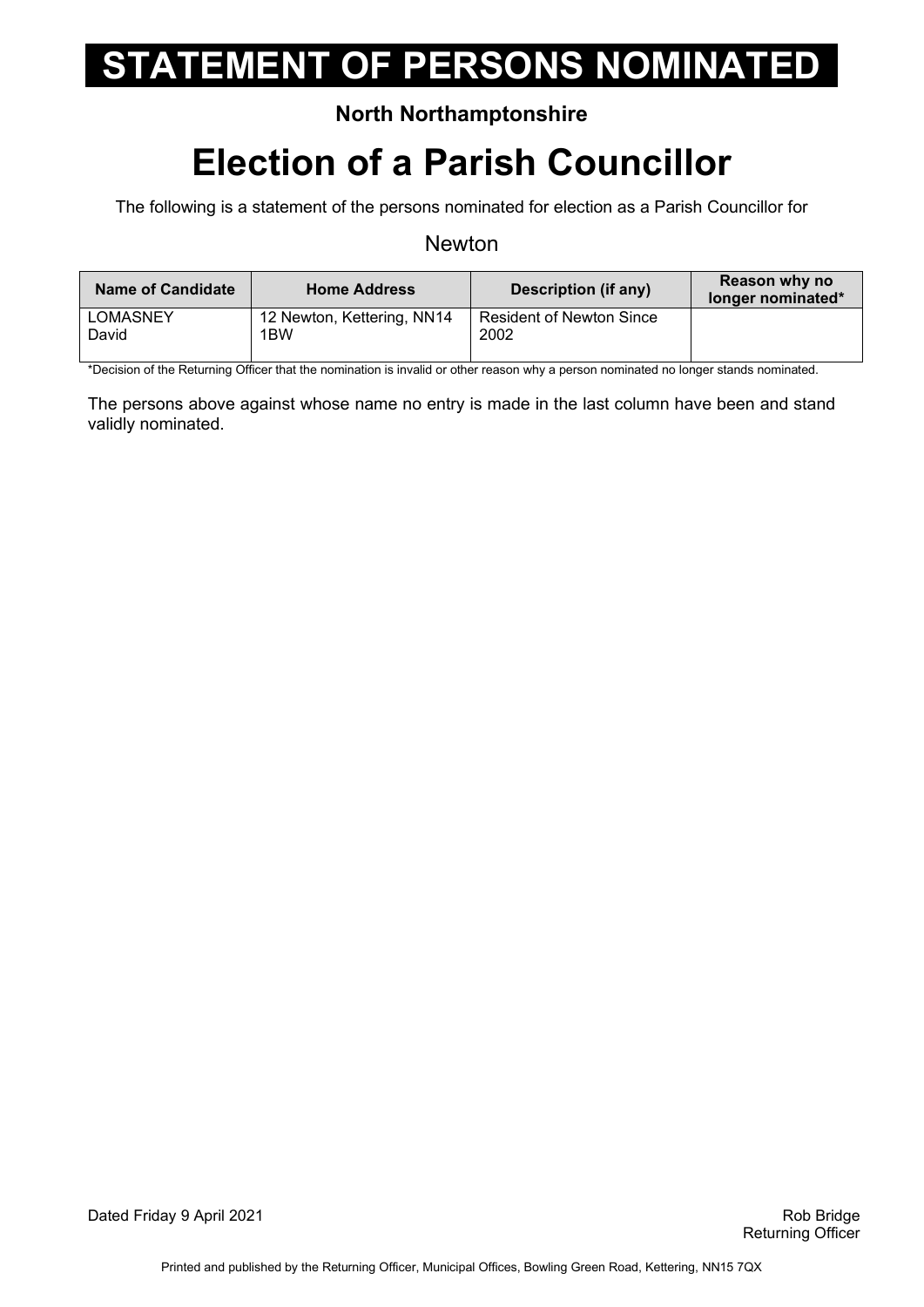#### **North Northamptonshire**

### **Election of a Parish Councillor**

The following is a statement of the persons nominated for election as a Parish Councillor for

#### Pipewell

| <b>Name of Candidate</b> | <b>Home Address</b>    | Description (if any) | Reason why no<br>longer nominated* |
|--------------------------|------------------------|----------------------|------------------------------------|
| O'BRIEN                  | 22 Sycamore Drive,     | Independent          |                                    |
| <b>Kevin Patrick</b>     | Desborough, Northants, |                      |                                    |
|                          | <b>NN14 2YH</b>        |                      |                                    |

\*Decision of the Returning Officer that the nomination is invalid or other reason why a person nominated no longer stands nominated.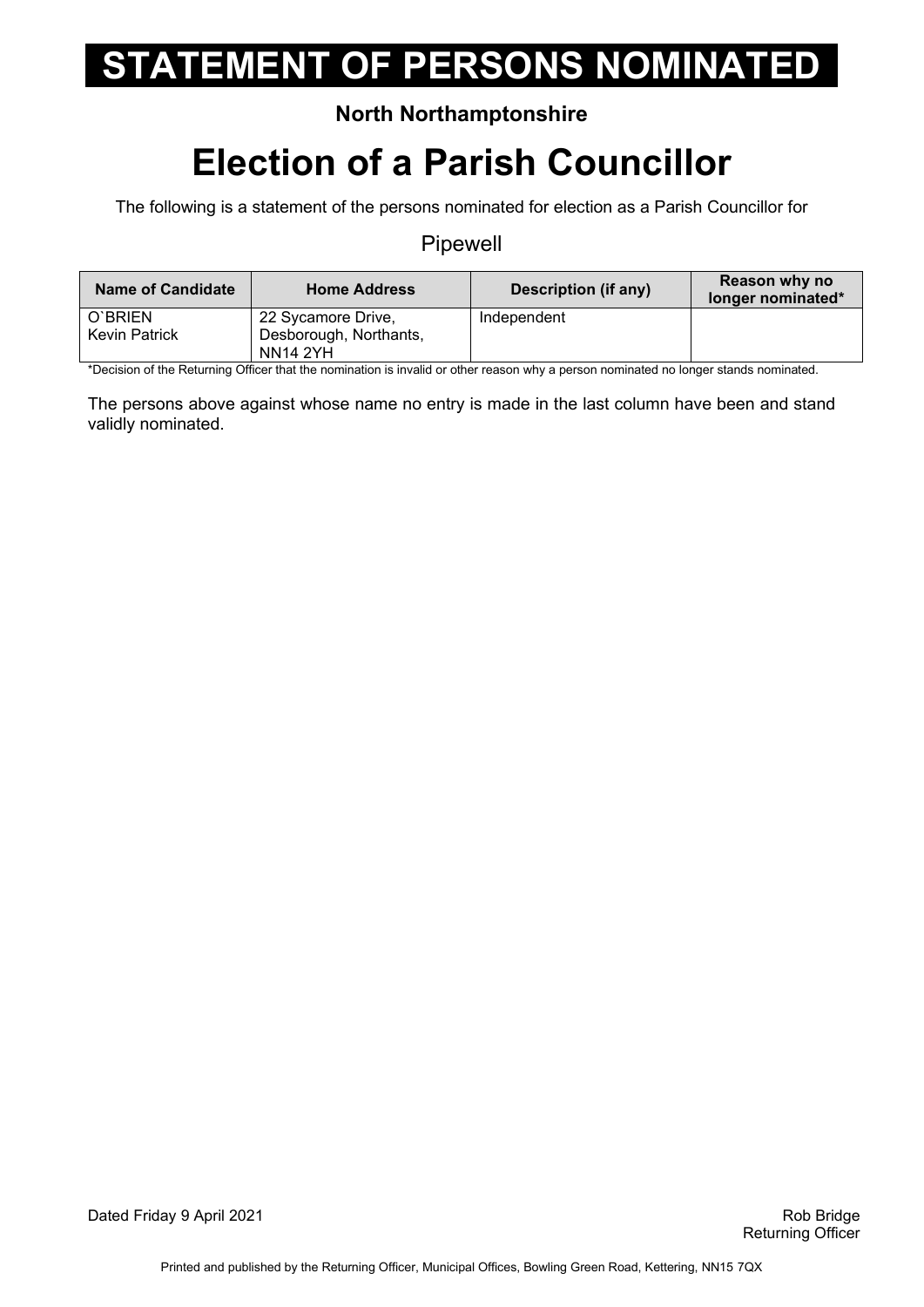### **North Northamptonshire**

## **Election of Parish Councillors**

The following is a statement of the persons nominated for election as a Parish Councillor for

#### Pytchley

| <b>Name of Candidate</b>            | <b>Home Address</b>                                                         | <b>Description (if any)</b>       | Reason why no<br>longer nominated* |
|-------------------------------------|-----------------------------------------------------------------------------|-----------------------------------|------------------------------------|
| <b>EVERARD</b><br>Tony              | 27 Lower End, Pytchley,<br>Kettering, NN14 1ER                              |                                   |                                    |
| <b>HARGREAVES</b><br>Brenda Cecilia | 9 Isham Road, Pytchley,<br>Northants, NN14 1EW                              |                                   |                                    |
| JELLEY<br>Julie Ann                 | 22 Lower End, Pytchley,<br><b>NN14 1ER</b>                                  |                                   |                                    |
| <b>LODGE</b><br><b>Alan Francis</b> | 3 Isham Road, Pytchley,<br>Northamptonshire, NN14<br>1EW                    |                                   |                                    |
| <b>LUCK</b><br>Chris                | (address in North<br>Northamptonshire)                                      |                                   |                                    |
| <b>MACREDIE</b><br>Andrew           | 11 Orlingbury Road,<br>Pytchley, NN14 1ET                                   |                                   |                                    |
| <b>PAPE</b><br>Jackie               | 12 Orlingbury Road,<br>Pytchley, NN14 1ET                                   |                                   |                                    |
| <b>WELLER</b><br>Syd                | Dell Cottage, 10 Kettering<br>Road, Pytchley, Northants,<br><b>NN14 1EP</b> |                                   |                                    |
| <b>WYKES</b><br>Andy                | 43 Isham Road, Pytchley,<br>Northants, NN14 1EW                             | Pytchley Resident for 40<br>Years |                                    |

\*Decision of the Returning Officer that the nomination is invalid or other reason why a person nominated no longer stands nominated.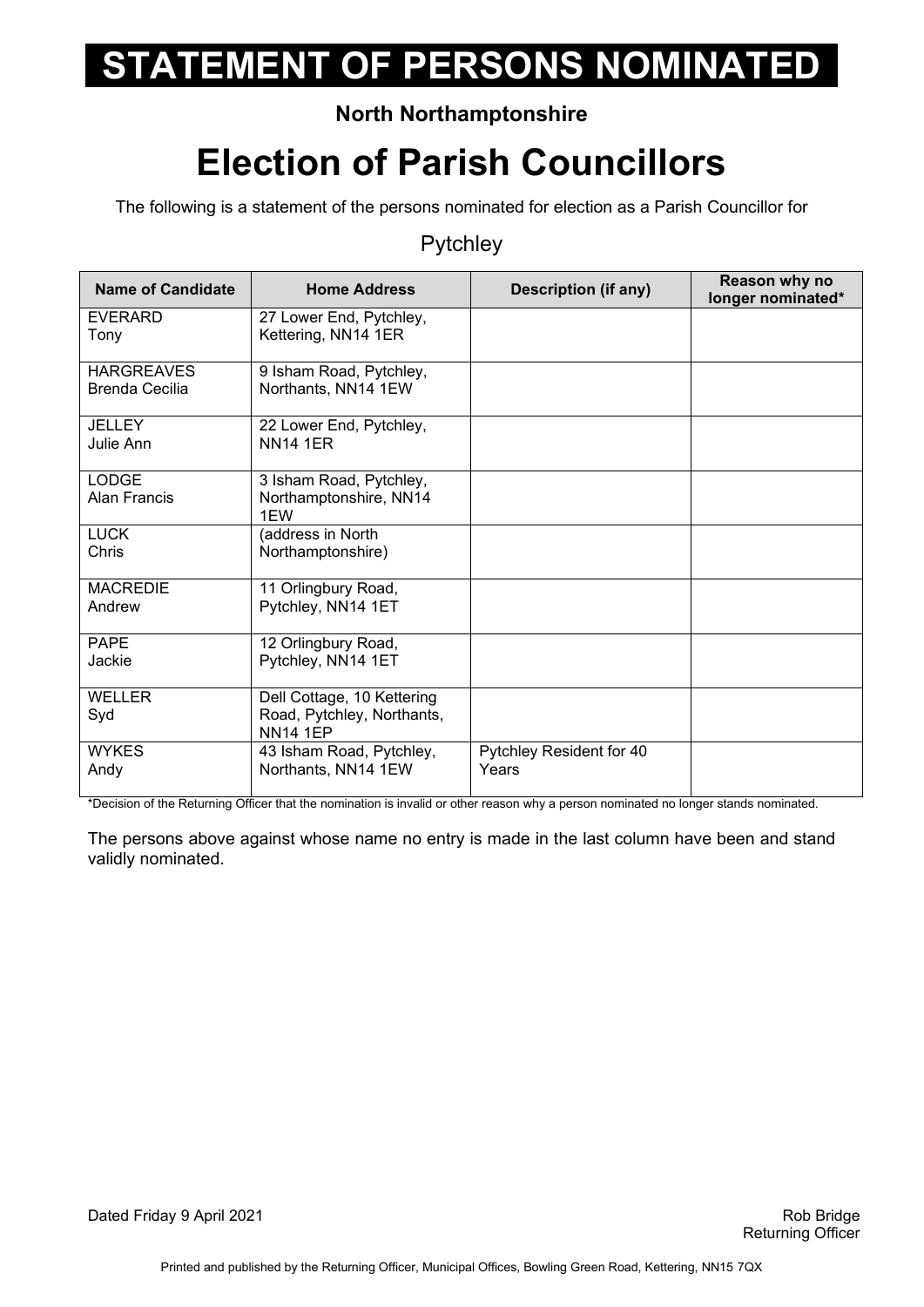### **North Northamptonshire**

## **Election of Town Councillors**

The following is a statement of the persons nominated for election as a Town Councillor for

#### Rothwell Tresham

| <b>Name of Candidate</b> | <b>Home Address</b>              | Description (if any)      | Reason why no<br>longer nominated* |
|--------------------------|----------------------------------|---------------------------|------------------------------------|
| <b>HOGSTON</b>           | 21 Cabot Close, Rothwell,        | Conservative Party        |                                    |
| Sally Anne               | Northants, NN14 6SL              | Candidate                 |                                    |
| <b>MORETON</b>           | 43 Cransley Rise, Mawsley,       | Conservative Party        |                                    |
| <b>Cliff</b>             | Kettering, NN14 1TA              | Candidate                 |                                    |
| <b>SMYTH</b>             | 9 Halberdier Way, Rothwell,      | Conservative Party        |                                    |
| Joseph John              | Kettering, NN14 6GW              | Candidate                 |                                    |
| <b>SPENDLOVE</b>         | (address in North                | Conservative Party        |                                    |
| Mark William             | Northamptonshire)                | Candidate                 |                                    |
| <b>SUMPTER</b>           | 62 Harrington Road,              | <b>Conservative Party</b> |                                    |
| Karl David               | Rothwell, Northants, NN14<br>6AR | Candidate                 |                                    |

\*Decision of the Returning Officer that the nomination is invalid or other reason why a person nominated no longer stands nominated.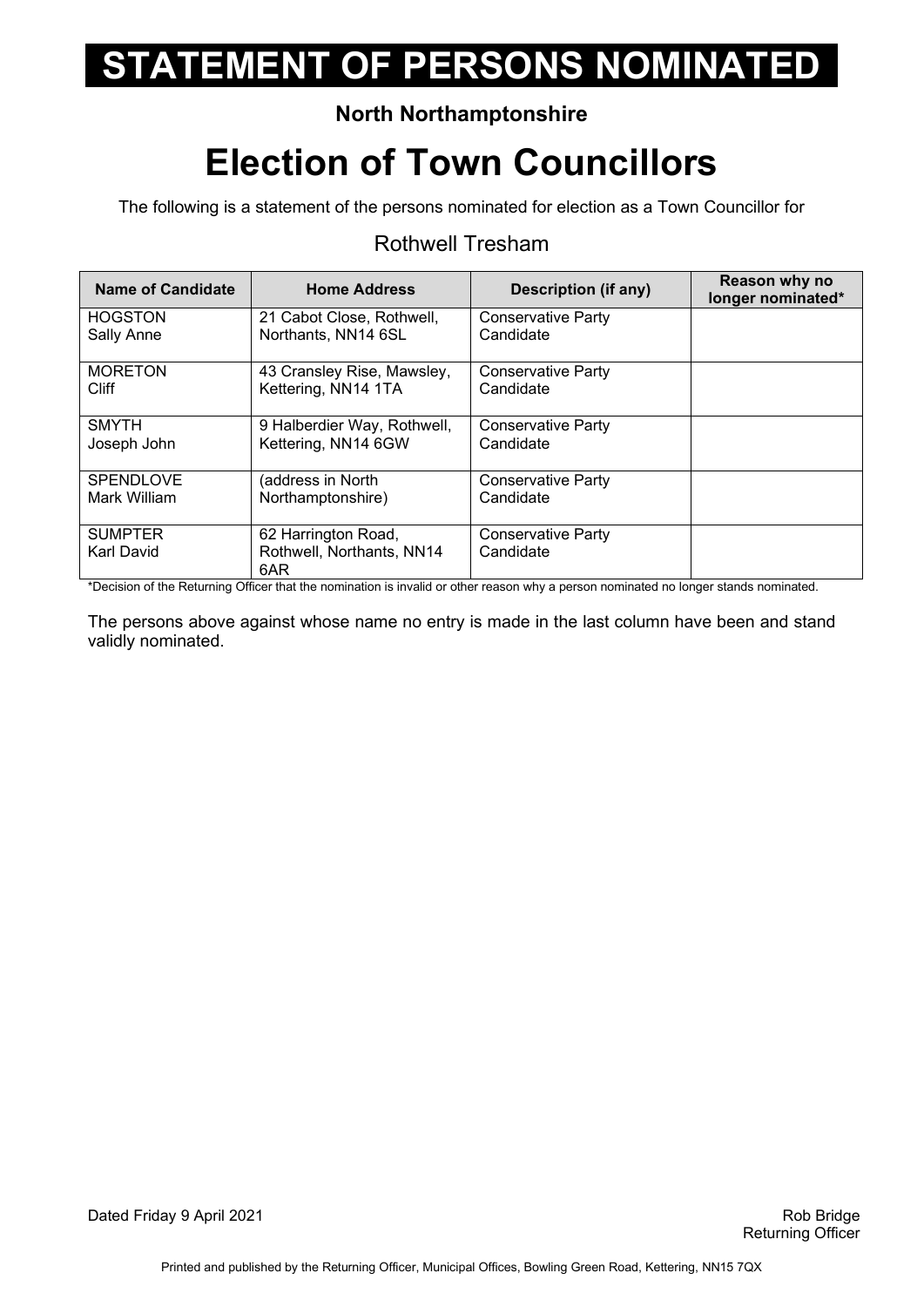### **North Northamptonshire**

## **Election of Town Councillors**

The following is a statement of the persons nominated for election as a Town Councillor for

#### Rothwell Trinity

| Name of Candidate        | <b>Home Address</b>                          | Description (if any)      | Reason why no<br>longer nominated* |
|--------------------------|----------------------------------------------|---------------------------|------------------------------------|
| <b>BROWN</b>             | 8 Cook Close, Rothwell,                      | Conservative Party        |                                    |
| Cedwien Margaret         | <b>NN14 6TJ</b>                              | Candidate                 |                                    |
| <b>DAVIS</b>             | 37 Crispin Street, Rothwell,                 | Conservative Party        |                                    |
| <b>Raymond Victor</b>    | Kettering, NN14 6DA                          | Candidate                 |                                    |
| <b>JELLEY</b>            | 1 Magellan Close, Rothwell,                  | <b>Conservative Party</b> |                                    |
| lan Frederick            | Northants, NN14 6TL                          | Candidate                 |                                    |
| <b>LAWLESS</b><br>Stevie | 56 Ragsdale St, Rothwell,<br><b>NN14 6DF</b> | <b>Green Party</b>        |                                    |
| <b>PATRICK</b>           | 74 Glendon Road, Rothwell,                   | Conservative Party        |                                    |
| Keith                    | <b>NN14 6BS</b>                              | Candidate                 |                                    |

\*Decision of the Returning Officer that the nomination is invalid or other reason why a person nominated no longer stands nominated.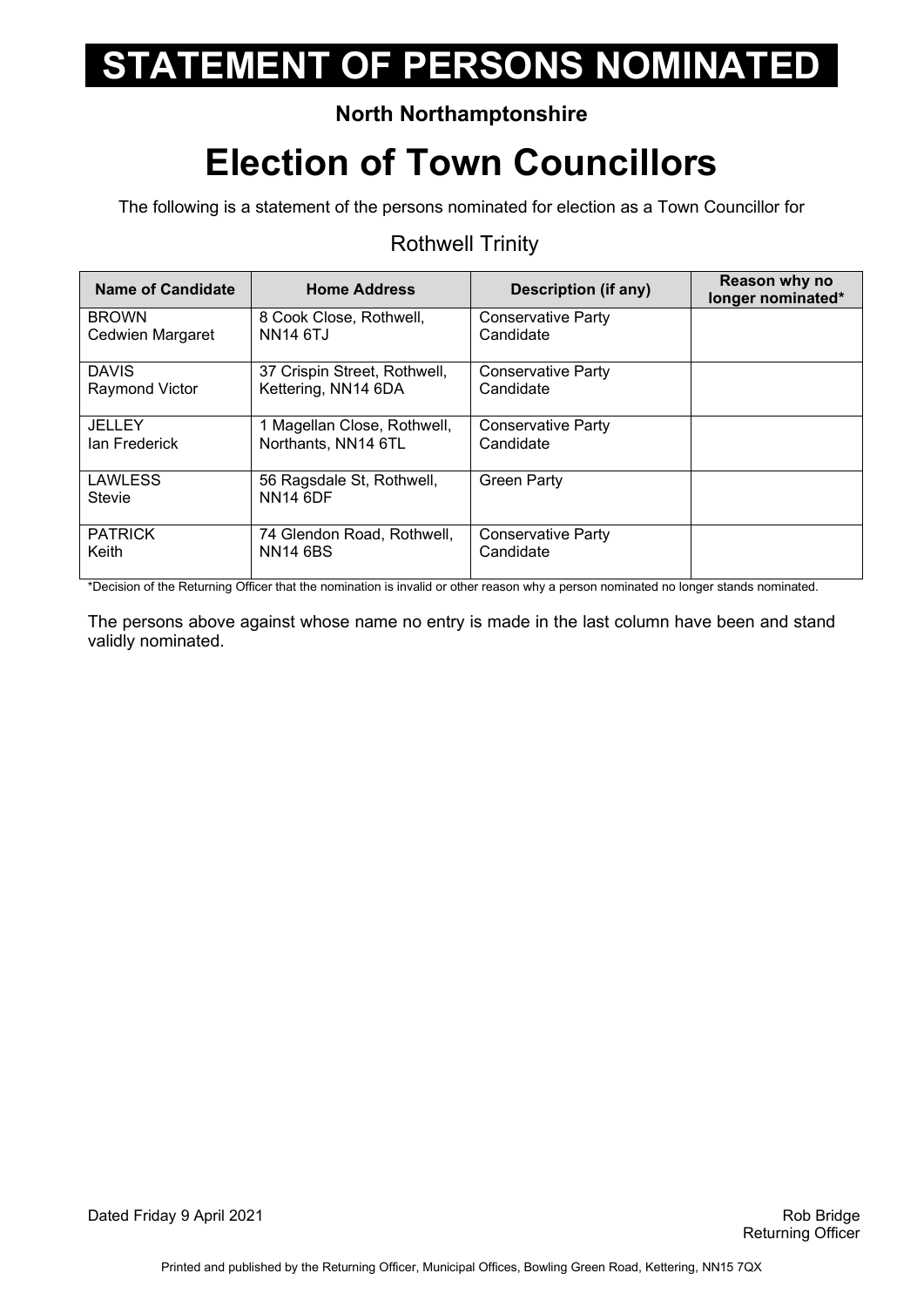### **North Northamptonshire**

## **Election of Parish Councillors**

The following is a statement of the persons nominated for election as a Parish Councillor for

#### Rushton

| <b>Name of Candidate</b>          | <b>Home Address</b>                                             | Description (if any) | Reason why no<br>longer nominated* |
|-----------------------------------|-----------------------------------------------------------------|----------------------|------------------------------------|
| <b>BRIGHTMAN</b><br>Joy Elizabeth | Church View, Station Road,<br>Rushton, Northants, NN14          |                      |                                    |
|                                   | 1RL                                                             |                      |                                    |
| <b>CRUICKSHANK</b><br>Sandy       | 4 Station Road, Kettering,<br>Northamptonshire, NN14<br>1RL     |                      |                                    |
| <b>KING</b><br><b>Bob</b>         | 1 Matthews Close, Rushton,<br>Kettering, Northants, NN14<br>1QJ |                      |                                    |
| <b>WASS</b><br>Nicholas Paul      | 11 Station Road, Rushton,<br>Kettering, NN14 1RL                |                      |                                    |

\*Decision of the Returning Officer that the nomination is invalid or other reason why a person nominated no longer stands nominated.

The persons above against whose name no entry is made in the last column have been and stand validly nominated.

Dated Friday 9 April 2021 **Rob Bridge Rob Bridge** Rob Bridge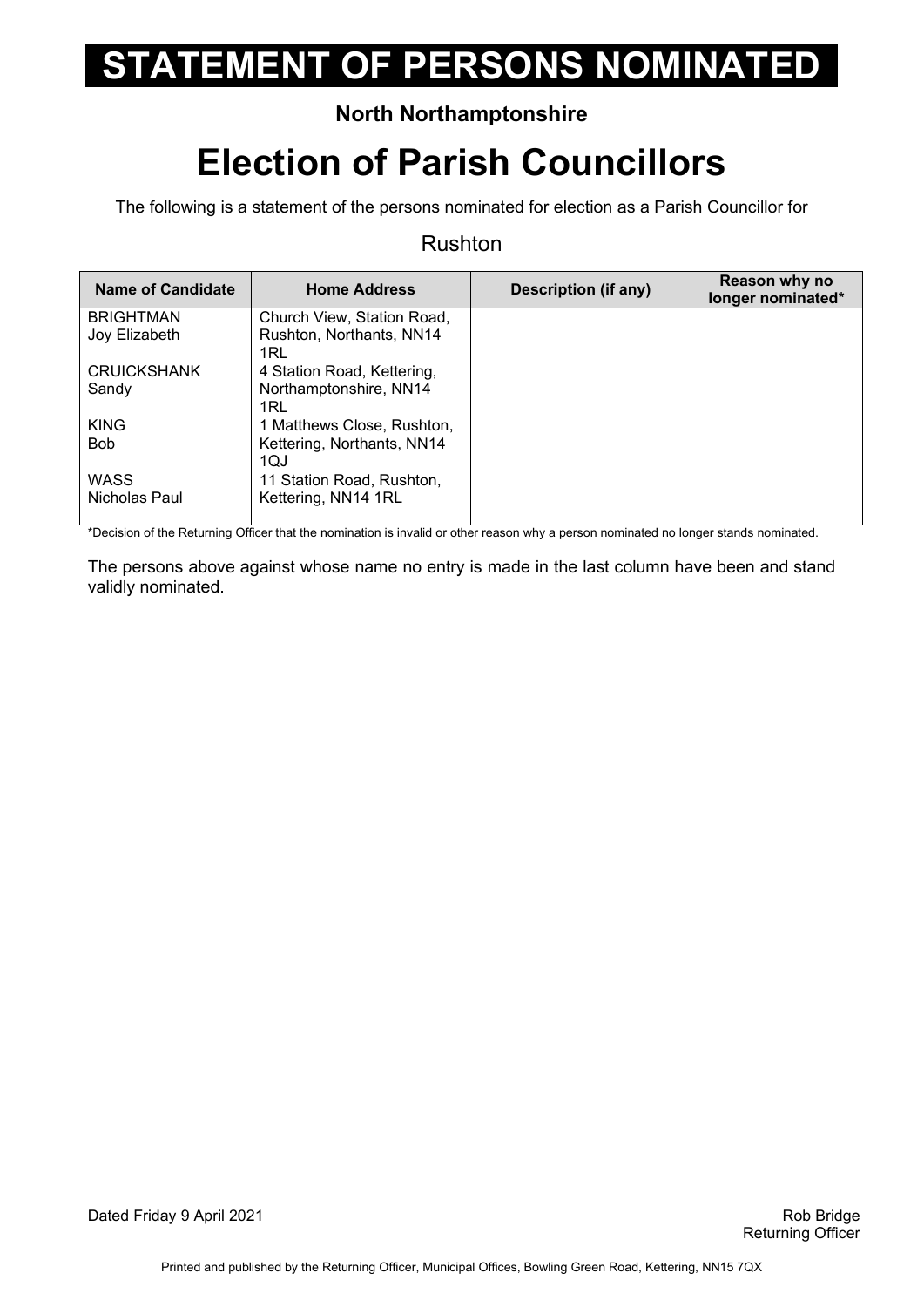### **North Northamptonshire**

## **Election of Parish Councillors**

The following is a statement of the persons nominated for election as a Parish Councillor for

#### Stoke Albany

| <b>Name of Candidate</b>              | <b>Home Address</b>                                                              | Description (if any) | Reason why no<br>longer nominated* |
|---------------------------------------|----------------------------------------------------------------------------------|----------------------|------------------------------------|
| <b>BENSON</b><br>David Allen          | 17 Ashley Road, Stoke<br>Albany, LE16 8PL                                        |                      |                                    |
| <b>GREEN</b><br><b>Victor Maurice</b> | The Old Rectory, Stoke<br>Albany, Market Harborough,<br>Leicestershire, LE16 8PZ |                      |                                    |
| <b>HEGGS</b><br>Bridget Joan          | (address in North<br>Northamptonshire)                                           |                      |                                    |
| <b>WALLACE</b><br>Jane Barbara        | Fishponds Farm, Stoke<br>Albany, Market Harborough,<br>LE16 8PZ                  |                      |                                    |

\*Decision of the Returning Officer that the nomination is invalid or other reason why a person nominated no longer stands nominated.

The persons above against whose name no entry is made in the last column have been and stand validly nominated.

Dated Friday 9 April 2021 **Rob Bridge Rob Bridge Rob Bridge Rob Bridge**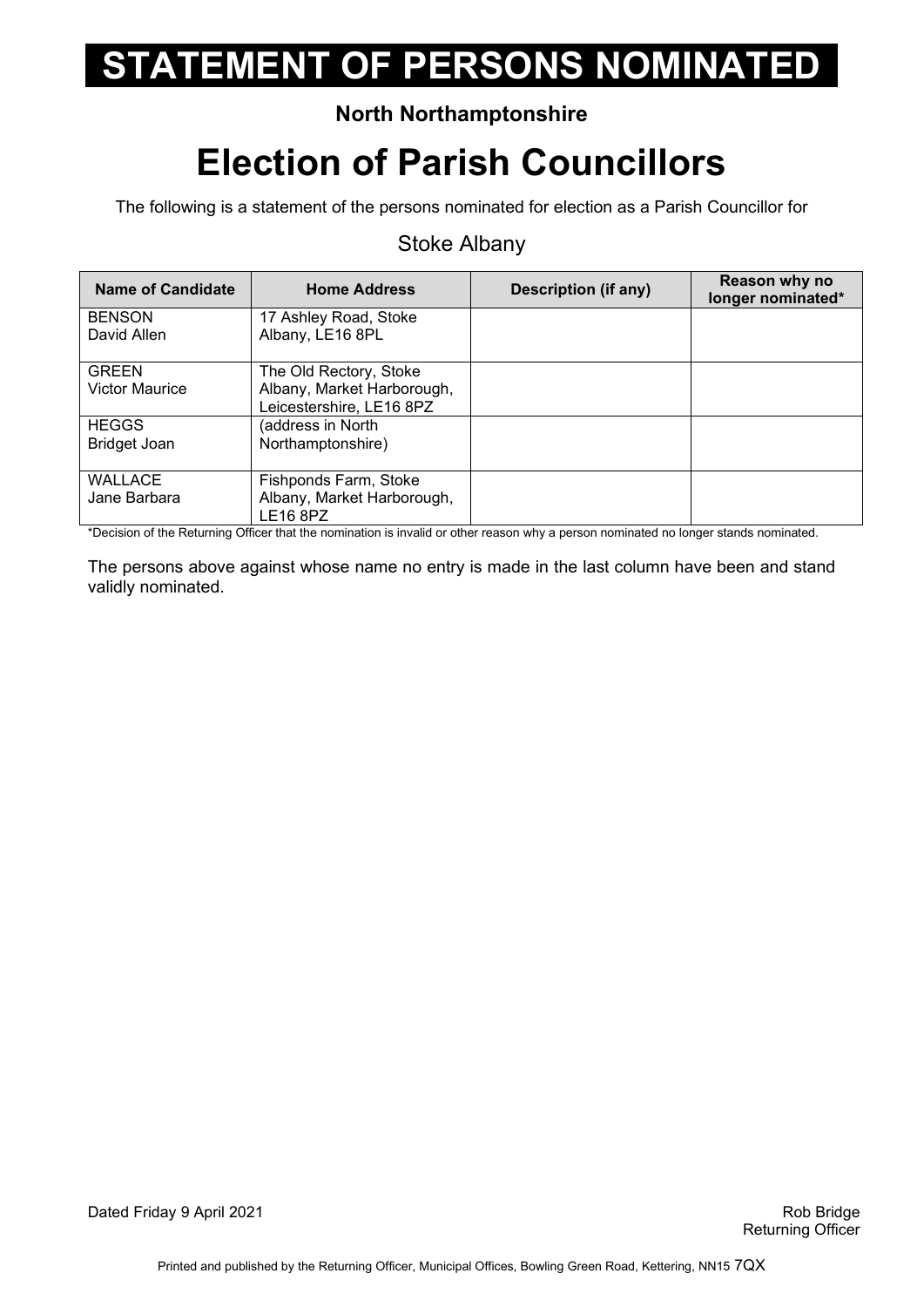### **North Northamptonshire**

## **Election of Parish Councillors**

The following is a statement of the persons nominated for election as a Parish Councillor for

#### Thorpe Malsor

| <b>Name of Candidate</b> | <b>Home Address</b>           | <b>Description (if any)</b> | Reason why no<br>longer nominated* |
|--------------------------|-------------------------------|-----------------------------|------------------------------------|
| <b>HARRISON</b>          | Manus Cottage, Church         | Ret'd From Nursing          |                                    |
| Jane Alison              | Way, Thorpe Malsor,           |                             |                                    |
|                          | Kettering, Northants, NN14    |                             |                                    |
|                          | 1JS                           |                             |                                    |
| <b>HOLBOROW</b>          | Thorpe Malsor Hall, Thorpe    |                             |                                    |
| Crispin David Jermyn     | Malsor, Kettering, Northants, |                             |                                    |
|                          | <b>NN14 1JS</b>               |                             |                                    |
| <b>RAWSON</b>            | 4 Short Lane, Thorpe Malsor,  |                             |                                    |
| Jo                       | Kettering, NN14 1JT           |                             |                                    |
|                          |                               |                             |                                    |
| <b>SHARP</b>             | The Lodge, 1 Church Way,      |                             |                                    |
| <b>Helen Clare</b>       | Thorpe Malsor, Kettering,     |                             |                                    |
|                          | <b>NN14 1JS</b>               |                             |                                    |
| <b>STEVENSON</b>         | (address in North             |                             |                                    |
| Edd                      | Northamptonshire)             |                             |                                    |
|                          |                               |                             |                                    |

\*Decision of the Returning Officer that the nomination is invalid or other reason why a person nominated no longer stands nominated.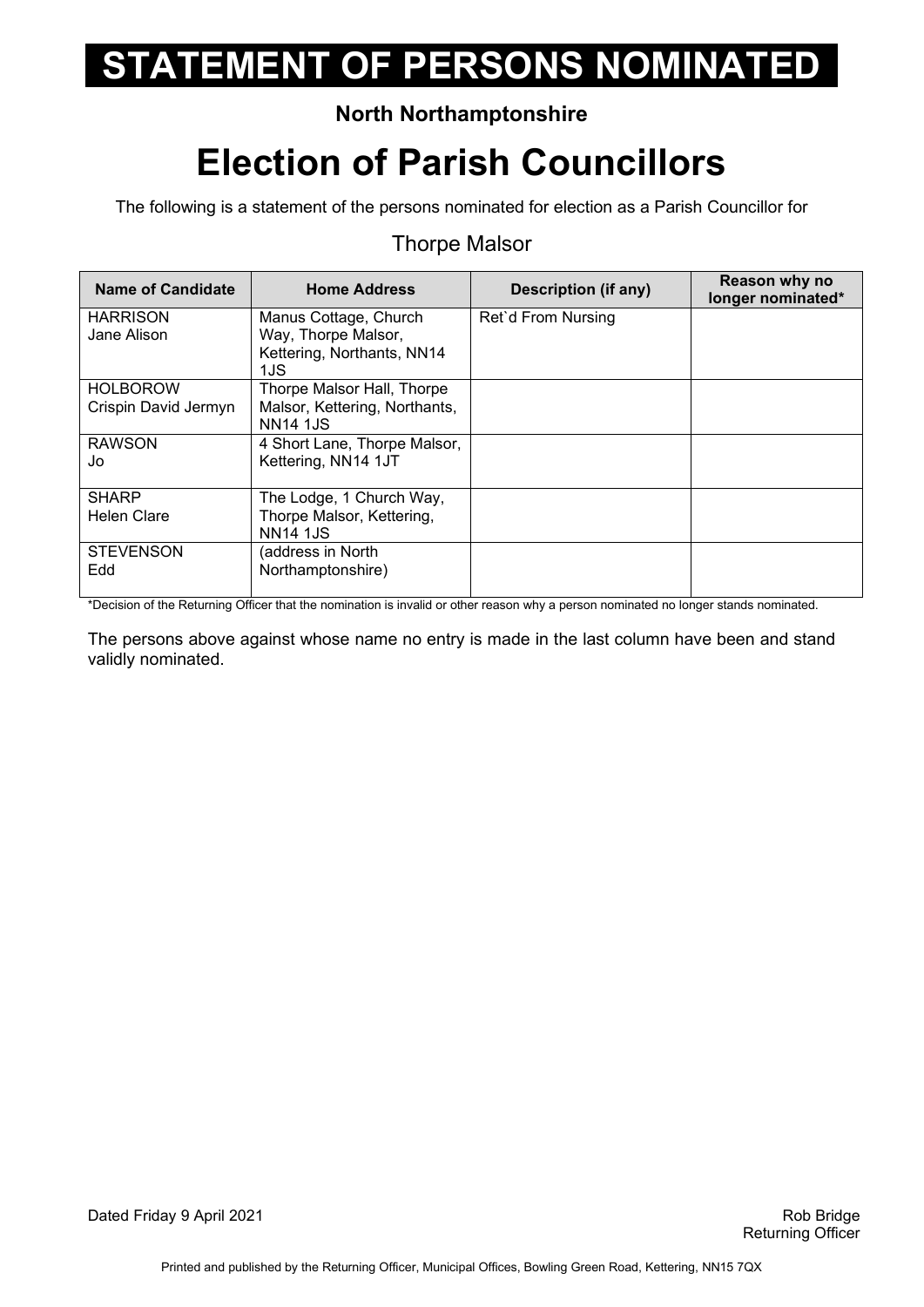### **North Northamptonshire**

## **Election of Parish Councillors**

The following is a statement of the persons nominated for election as a Parish Councillor for

#### **Warkton**

| <b>Name of Candidate</b>      | <b>Home Address</b>                           | <b>Description (if any)</b> | Reason why no<br>longer nominated* |
|-------------------------------|-----------------------------------------------|-----------------------------|------------------------------------|
| <b>AUSTEN</b>                 | 29 Warkton Village,                           |                             |                                    |
| <b>Victor Vincent George</b>  | Kettering, Northants, NN16<br>9XF             |                             |                                    |
| <b>GOODALL</b>                | Isebrook Cottage, 18                          |                             |                                    |
| Russell                       | Warkton, Northants, NN16                      |                             |                                    |
|                               | 9XL                                           |                             |                                    |
| LAMB                          | The Coach House, Warkton,                     |                             |                                    |
| Victoria Seller               | Kettering, Northants, NN16<br>9XJ             |                             |                                    |
| <b>PETTIT</b>                 | (address in North                             |                             |                                    |
| Jane                          | Northamptonshire)                             |                             |                                    |
| <b>WHARIN</b><br>Paul Douglas | 35 Warkton, Kettering,<br>Northants, NN16 9XF |                             |                                    |
|                               |                                               |                             |                                    |

\*Decision of the Returning Officer that the nomination is invalid or other reason why a person nominated no longer stands nominated.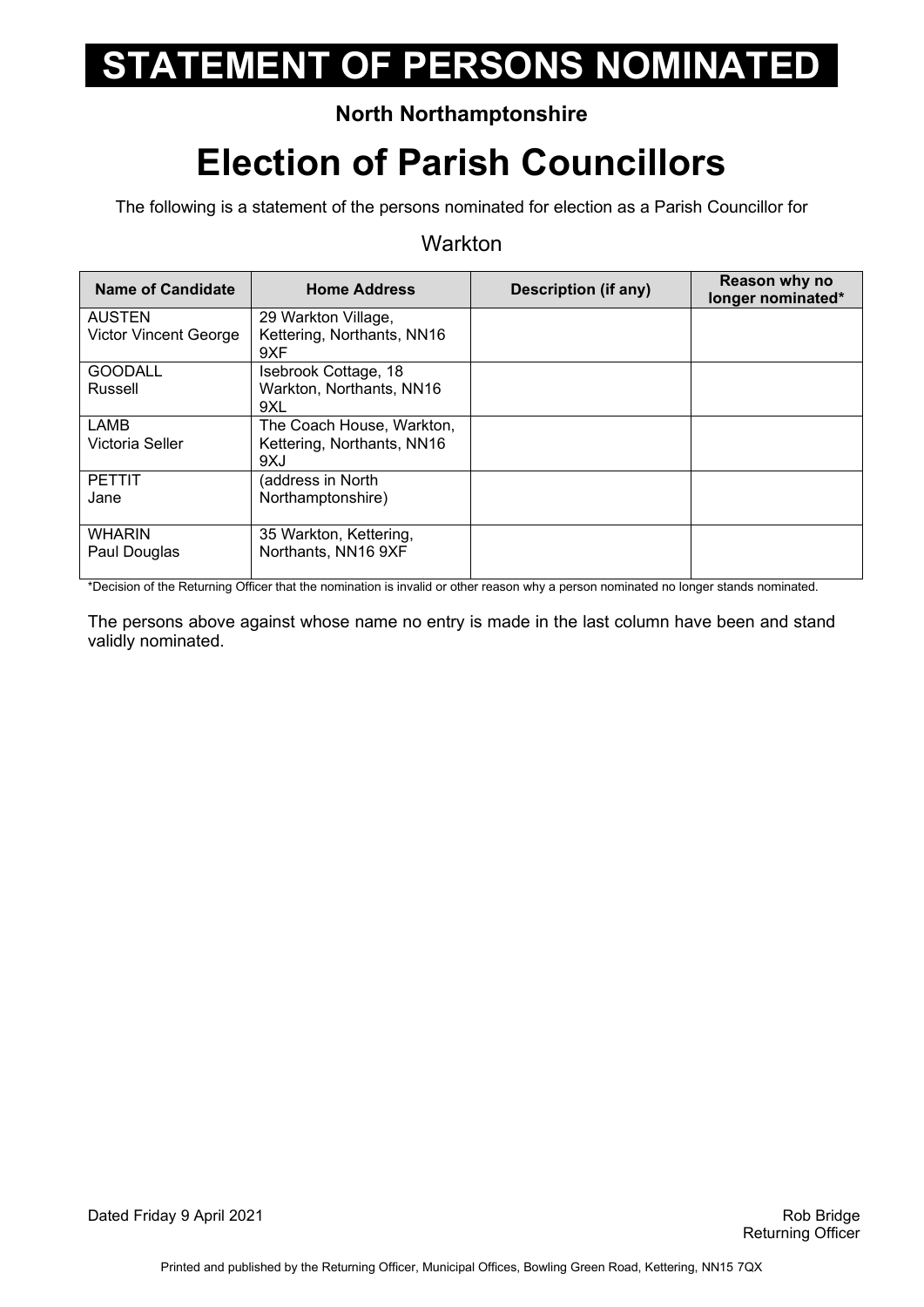### **North Northamptonshire**

## **Election of Parish Councillors**

The following is a statement of the persons nominated for election as a Parish Councillor for

#### **Weekley**

| <b>Name of Candidate</b>          | <b>Home Address</b>                                         | Description (if any) | Reason why no<br>longer nominated* |
|-----------------------------------|-------------------------------------------------------------|----------------------|------------------------------------|
| <b>CUCKSON</b><br>Alexandra Clare | Burdyke, Weekley Wood<br>Lane, Kettering, NN16 9UX          |                      |                                    |
| <b>HALES</b><br>Mark Robert       | The Coach House, Weekley<br>Wood Lane, Weekley, NN16<br>9UX |                      |                                    |
| <b>REES</b><br>Sam                | 4 Aris Close, Uppingham,<br>Rutland, LE15 9FD               |                      |                                    |
| <b>SMITH</b><br>Mike              | (address in North<br>Northamptonshire)                      |                      |                                    |
| <b>TARTAGLIA</b><br>Matt          | Stone's Throw, 8 Weekley<br>Wood Lane, Weekley, NN16<br>9UX |                      |                                    |

\*Decision of the Returning Officer that the nomination is invalid or other reason why a person nominated no longer stands nominated.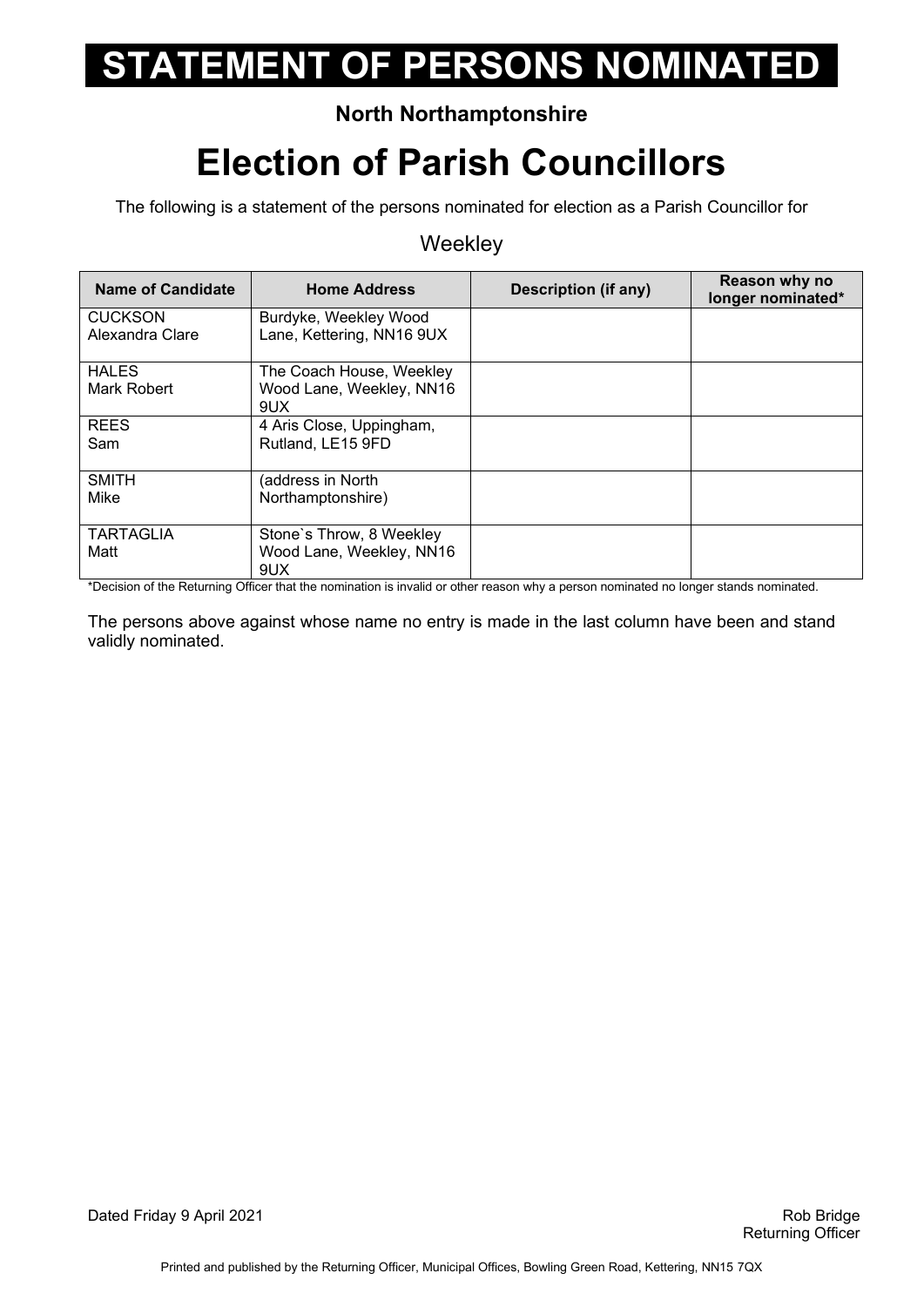### **North Northamptonshire**

## **Election of Parish Councillors**

The following is a statement of the persons nominated for election as a Parish Councillor for

#### Weston-By-Welland

| <b>Name of Candidate</b>              | <b>Home Address</b>                                                                                   | <b>Description (if any)</b> | Reason why no<br>longer nominated* |
|---------------------------------------|-------------------------------------------------------------------------------------------------------|-----------------------------|------------------------------------|
| <b>BARHAM</b><br>Royston George       | 1 Mickleborough Close,<br>Weston By Welland, Market<br>Harborough, Leicestershire,<br><b>LE16 8HX</b> |                             |                                    |
| <b>BAUMBER</b><br><b>Gerald David</b> | Northlea, Weston-By-<br>Welland, Market Harborough,<br>Leics, LE16 8HY                                |                             |                                    |
| <b>COWLING</b><br>Anna Louise         | (address in North Northants)                                                                          |                             |                                    |
| DE BOER<br>Cathy Ann                  | 10 Ashley Road, Weston by<br>Welland, Northamptonshire,<br><b>LE16 8HR</b>                            |                             |                                    |
| <b>GRANDIDGE</b><br>Simon James       | 2 Dove Cote Close, Weston<br>By Welland, Market<br>Harborough, Leics, LE16<br>8HN                     |                             |                                    |
| <b>MOORE</b><br>John                  | 12 Valley Road, Weston-By-<br>Welland, Market Harborough,<br>Leics, LE16 8HZ                          |                             |                                    |
| <b>OLLETT</b><br>Douglas Owen         | 1 School Farmyard, Ashley<br>Road, Weston-By-Welland,<br>Market Harborough, LE16<br>8HR               |                             |                                    |
| <b>ROBERTS</b><br><b>Bob</b>          | 8 The Lane, Weston by<br>Welland, Market Harborough,<br><b>LE16 8HU</b>                               |                             |                                    |
| <b>SQUIBBS</b><br>Keith Andrew George | 7 Mickleborough Close,<br>Weston by Welland, Market<br>Harborough, Leicestershire,<br><b>LE16 8HX</b> |                             |                                    |
| <b>WHITEHOUSE</b><br><b>Mark</b>      | Wyndale House, 4 The Lane,<br>Weston by Welland, Market<br>Harborough, LE16 8HU                       |                             |                                    |

\*Decision of the Returning Officer that the nomination is invalid or other reason why a person nominated no longer stands nominated.